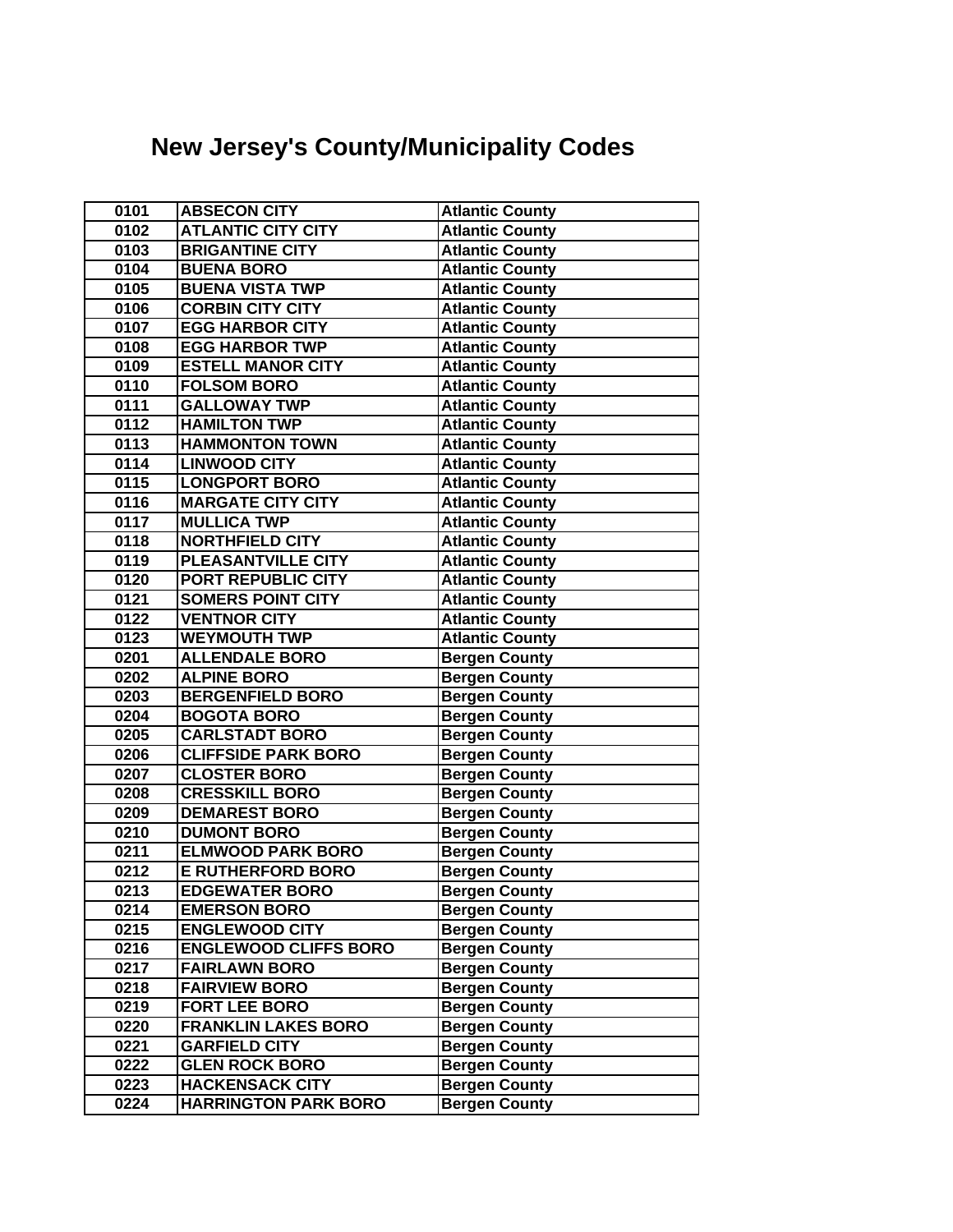| 0225 | <b>HASBROUCK HGHTS BORO</b>    | <b>Bergen County</b>     |
|------|--------------------------------|--------------------------|
| 0226 | <b>HAWORTH BORO</b>            | <b>Bergen County</b>     |
| 0227 | <b>HILLSDALE BORO</b>          | <b>Bergen County</b>     |
| 0228 | <b>HOHOKUS BORO</b>            | <b>Bergen County</b>     |
| 0229 | <b>LEONIA BORO</b>             | <b>Bergen County</b>     |
| 0230 | <b>LITTLE FERRY BORO</b>       | <b>Bergen County</b>     |
| 0231 | <b>LODI BORO</b>               | <b>Bergen County</b>     |
| 0232 | <b>LYNDHURST TWP</b>           | <b>Bergen County</b>     |
| 0233 | <b>MAHWAH TWP</b>              | <b>Bergen County</b>     |
| 0234 | <b>MAYWOOD BORO</b>            | <b>Bergen County</b>     |
| 0235 | <b>MIDLAND PARK BORO</b>       | <b>Bergen County</b>     |
| 0236 | <b>MONTVALE BORO</b>           | <b>Bergen County</b>     |
| 0237 | <b>MOONACHIE BORO</b>          | <b>Bergen County</b>     |
| 0238 | <b>NEW MILFORD BORO</b>        | <b>Bergen County</b>     |
| 0239 | <b>NORTH ARLINGTON BORO</b>    | <b>Bergen County</b>     |
| 0240 | <b>NORTHVALE BORO</b>          | <b>Bergen County</b>     |
| 0241 | <b>NORWOOD BORO</b>            | <b>Bergen County</b>     |
| 0242 | <b>OAKLAND BORO</b>            | <b>Bergen County</b>     |
| 0243 | <b>OLD TAPPAN BORO</b>         | <b>Bergen County</b>     |
| 0244 | <b>ORADELL BORO</b>            | <b>Bergen County</b>     |
| 0245 | <b>PALISADES PARK BORO</b>     | <b>Bergen County</b>     |
| 0246 | <b>PARAMUS BORO</b>            | <b>Bergen County</b>     |
| 0247 | <b>PARK RIDGE BORO</b>         | <b>Bergen County</b>     |
| 0248 | <b>RAMSEY BORO</b>             | <b>Bergen County</b>     |
| 0249 | <b>RIDGEFIELD BORO</b>         | <b>Bergen County</b>     |
| 0250 | <b>RIDGEFIELD PARK VILLAGE</b> | <b>Bergen County</b>     |
| 0251 | <b>RIDGEWOOD VILLAGE</b>       | <b>Bergen County</b>     |
| 0252 | <b>RIVEREDGE BORO</b>          | <b>Bergen County</b>     |
| 0253 | <b>RIVERVALE TWP</b>           | <b>Bergen County</b>     |
| 0254 | <b>ROCHELLE PARK TWP</b>       | <b>Bergen County</b>     |
| 0255 | <b>ROCKLEIGH BORO</b>          | <b>Bergen County</b>     |
| 0256 | <b>RUTHERFORD BORO</b>         | <b>Bergen County</b>     |
| 0257 | <b>SADDLE BROOK TWP</b>        | <b>Bergen County</b>     |
| 0258 | <b>SADDLE RIVER BORO</b>       | <b>Bergen County</b>     |
| 0259 | <b>SO HACKENSACK TWP</b>       | <b>Bergen County</b>     |
| 0260 | <b>TEANECK TWP</b>             | <b>Bergen County</b>     |
| 0261 | <b>TENAFLY BORO</b>            | <b>Bergen County</b>     |
| 0262 | <b>TETERBORO BORO</b>          | <b>Bergen County</b>     |
| 0263 | <b>UPPER SADDLE RIV BORO</b>   | <b>Bergen County</b>     |
| 0264 | <b>WALDWICK BORO</b>           | <b>Bergen County</b>     |
| 0265 | <b>WALLINGTON BORO</b>         | <b>Bergen County</b>     |
| 0266 | <b>WASHINGTON TWP</b>          | <b>Bergen County</b>     |
| 0267 | <b>WESTWOOD BORO</b>           | <b>Bergen County</b>     |
| 0268 | <b>WOODCLIFF LAKE BORO</b>     | <b>Bergen County</b>     |
| 0269 | <b>WOOD RIDGE BORO</b>         | <b>Bergen County</b>     |
| 0270 | <b>WYCKOFF TWP</b>             | <b>Bergen County</b>     |
| 0301 | <b>BASS RIVER TWP</b>          | <b>Burlington County</b> |
| 0302 | <b>BEVERLY CITY</b>            | <b>Burlington County</b> |
| 0303 | <b>BORDENTOWN CITY</b>         | <b>Burlington County</b> |
| 0304 | <b>BORDENTOWN TWP</b>          | <b>Burlington County</b> |
| 0305 | <b>BURLINGTON CITY</b>         | <b>Burlington County</b> |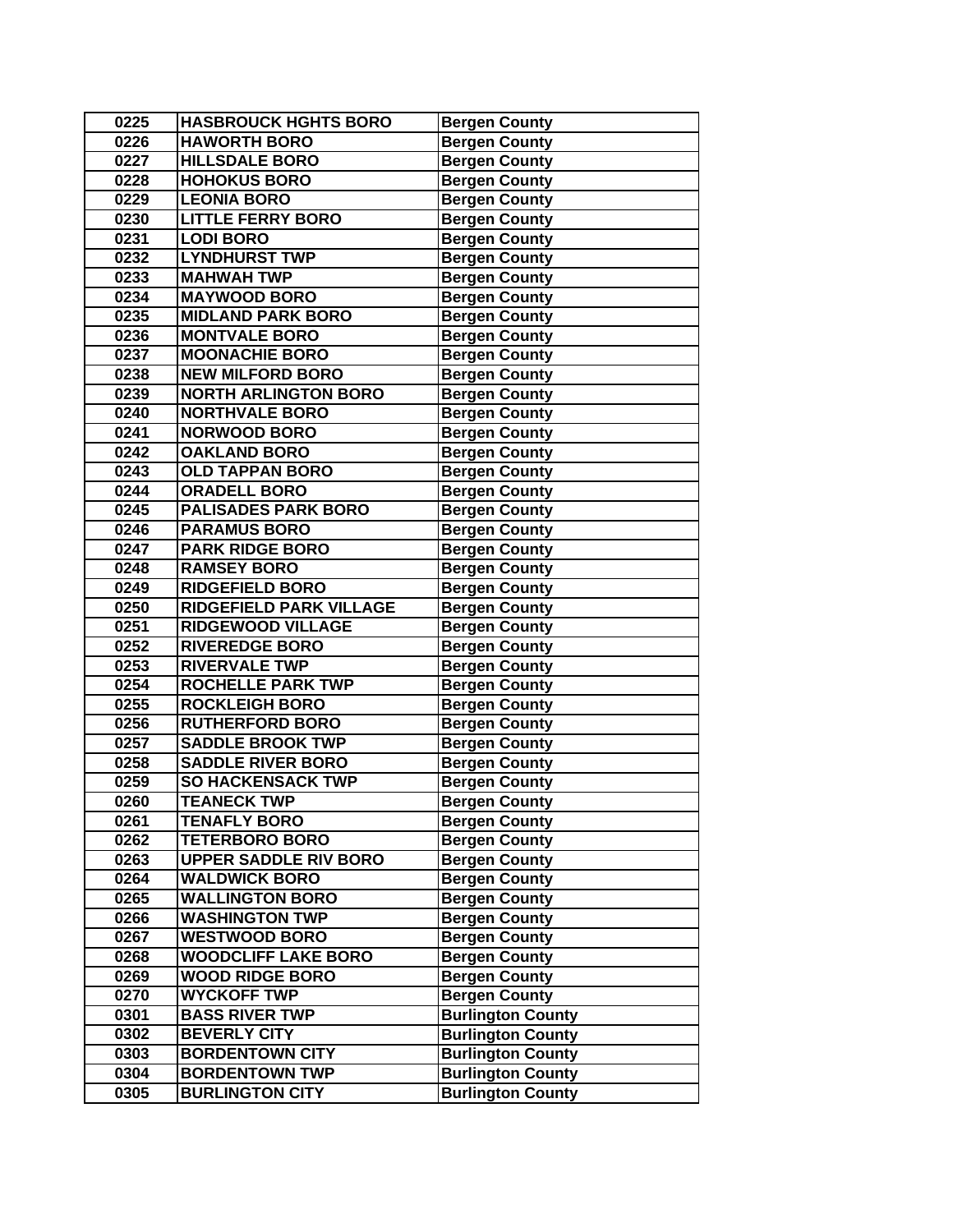| 0306 | <b>BURLINGTON TWP</b>     | <b>Burlington County</b> |
|------|---------------------------|--------------------------|
| 0307 | <b>CHESTERFIELD TWP</b>   | <b>Burlington County</b> |
| 0308 | <b>CINNAMINSON TWP</b>    | <b>Burlington County</b> |
| 0309 | <b>DELANCO TWP</b>        | <b>Burlington County</b> |
| 0310 | <b>DELRAN TWP</b>         | <b>Burlington County</b> |
| 0311 | <b>EASTAMPTON TWP</b>     | <b>Burlington County</b> |
| 0312 | <b>EDGEWATER PARK TWP</b> | <b>Burlington County</b> |
| 0313 | <b>EVESHAM TWP</b>        | <b>Burlington County</b> |
| 0314 | <b>FIELDSBORO BORO</b>    | <b>Burlington County</b> |
| 0315 | <b>FLORENCE TWP</b>       | <b>Burlington County</b> |
| 0316 | <b>HAINESPORT TWP</b>     | <b>Burlington County</b> |
| 0317 | <b>LUMBERTON TWP</b>      | <b>Burlington County</b> |
| 0318 | <b>MANSFIELD TWP</b>      | <b>Burlington County</b> |
| 0319 | <b>MAPLE SHADE TWP</b>    | <b>Burlington County</b> |
| 0320 | <b>MEDFORD TWP</b>        | <b>Burlington County</b> |
| 0321 | <b>MEDFORD LAKES BORO</b> | <b>Burlington County</b> |
| 0322 | <b>MOORESTOWN TWP</b>     | <b>Burlington County</b> |
| 0323 | <b>MT HOLLY TWP</b>       | <b>Burlington County</b> |
| 0324 | <b>MT LAUREL TWP</b>      | <b>Burlington County</b> |
| 0325 | <b>NEW HANOVER TWP</b>    | <b>Burlington County</b> |
| 0326 | <b>NO HANOVER TWP</b>     | <b>Burlington County</b> |
| 0327 | <b>PALMYRA BORO</b>       | <b>Burlington County</b> |
| 0328 | <b>PEMBERTON BORO</b>     | <b>Burlington County</b> |
| 0329 | <b>PEMBERTON TWP</b>      | <b>Burlington County</b> |
| 0330 | <b>RIVERSIDE TWP</b>      | <b>Burlington County</b> |
| 0331 | <b>RIVERTON BORO</b>      | <b>Burlington County</b> |
| 0332 | <b>SHAMONG TWP</b>        | <b>Burlington County</b> |
| 0333 | <b>SOUTHAMPTON TWP</b>    | <b>Burlington County</b> |
| 0334 | <b>SPRINGFIELD TWP</b>    | <b>Burlington County</b> |
| 0335 | <b>TABERNACLE TWP</b>     | <b>Burlington County</b> |
| 0336 | <b>WASHINGTON TWP</b>     | <b>Burlington County</b> |
| 0337 | <b>WESTAMPTON TWP</b>     | <b>Burlington County</b> |
| 0338 | <b>WILLINGBORO TWP</b>    | <b>Burlington County</b> |
| 0339 | <b>WOODLAND TWP</b>       | <b>Burlington County</b> |
| 0340 | <b>WRIGHTSTOWN BORO</b>   | <b>Burlington County</b> |
| 0401 | <b>AUDUBON BORO</b>       | <b>Camden County</b>     |
| 0402 | <b>AUDUBON PARK BORO</b>  | <b>Camden County</b>     |
| 0403 | <b>BARRINGTON BORO</b>    | <b>Camden County</b>     |
| 0404 | <b>BELLMAWR BORO</b>      | <b>Camden County</b>     |
| 0405 | <b>BERLIN BORO</b>        | <b>Camden County</b>     |
| 0406 | <b>BERLIN TWP</b>         | <b>Camden County</b>     |
| 0407 | <b>BROOKLAWN BORO</b>     | <b>Camden County</b>     |
| 0408 | <b>CAMDEN CITY</b>        | <b>Camden County</b>     |
| 0409 | <b>CHERRY HILL TWNSHP</b> | <b>Camden County</b>     |
| 0410 | <b>CHESILHURST BORO</b>   | <b>Camden County</b>     |
| 0411 | <b>CLEMENTON BORO</b>     | <b>Camden County</b>     |
| 0412 | <b>COLLINGSWOOD BORO</b>  | <b>Camden County</b>     |
| 0413 | <b>GIBBSBORO BORO</b>     | <b>Camden County</b>     |
| 0414 | <b>GLOUCESTER CITY</b>    | <b>Camden County</b>     |
| 0415 | <b>GLOUCESTER TWP</b>     | <b>Camden County</b>     |
| 0416 | <b>HADDON TWP</b>         | <b>Camden County</b>     |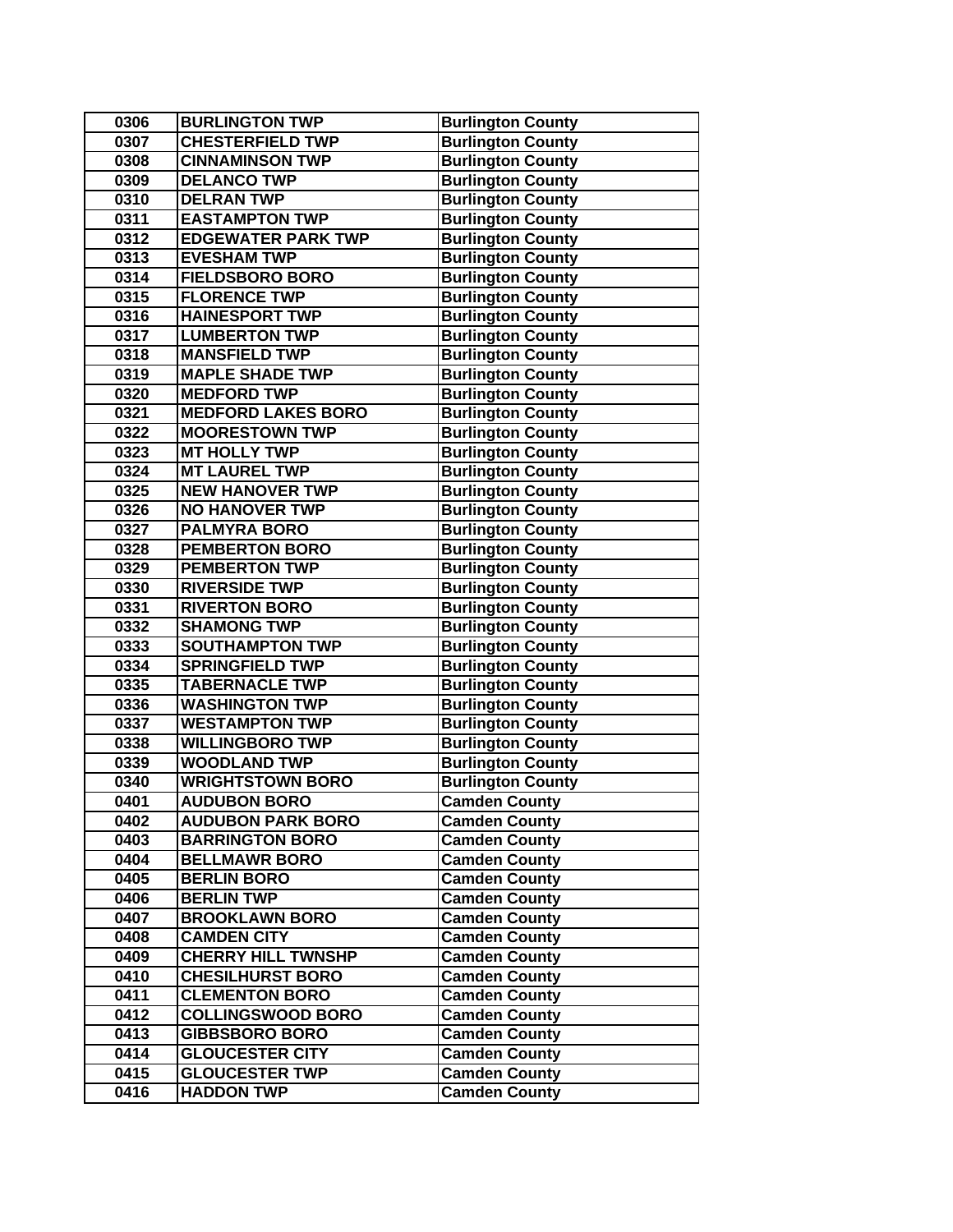| 0417 | <b>HADDONFIELD BORO</b>    | <b>Camden County</b>     |
|------|----------------------------|--------------------------|
| 0418 | <b>HADDON HEIGHTS BORO</b> | <b>Camden County</b>     |
| 0419 | <b>HI NELLA BORO</b>       | <b>Camden County</b>     |
| 0420 | <b>LAUREL SPRINGS BORO</b> | <b>Camden County</b>     |
| 0421 | <b>LAWNSIDE BORO</b>       | <b>Camden County</b>     |
| 0422 | <b>LINDENWOLD BORO</b>     | <b>Camden County</b>     |
| 0423 | <b>MAGNOLIA BORO</b>       | <b>Camden County</b>     |
| 0424 | <b>MERCHANTVILLE BORO</b>  | <b>Camden County</b>     |
| 0425 | <b>MOUNT EPHRAIM BORO</b>  | <b>Camden County</b>     |
| 0426 | <b>OAKLYN BORO</b>         | <b>Camden County</b>     |
| 0427 | <b>PENNSAUKEN TWP</b>      | <b>Camden County</b>     |
| 0428 | PINE HILL BORO             | <b>Camden County</b>     |
| 0429 | <b>PINE VALLEY BORO</b>    | <b>Camden County</b>     |
| 0430 | <b>RUNNEMEDE BORO</b>      | <b>Camden County</b>     |
| 0431 | <b>SOMERDALE BORO</b>      | <b>Camden County</b>     |
| 0432 | <b>STRATFORD BORO</b>      | <b>Camden County</b>     |
| 0433 | <b>TAVISTOCK BORO</b>      | <b>Camden County</b>     |
| 0434 | <b>VOORHEES TWP</b>        | <b>Camden County</b>     |
| 0435 | <b>WATERFORD TWP</b>       | <b>Camden County</b>     |
| 0436 | <b>WINSLOW TWP</b>         | <b>Camden County</b>     |
| 0437 | <b>WOODLYNNE BORO</b>      | <b>Camden County</b>     |
| 0501 | <b>AVALON BORO</b>         | <b>Cape May County</b>   |
| 0502 | <b>CAPE MAY CITY</b>       | <b>Cape May County</b>   |
| 0503 | <b>CAPE MAY POINT BORO</b> | <b>Cape May County</b>   |
| 0504 | <b>DENNIS TWP</b>          | <b>Cape May County</b>   |
| 0505 | <b>LOWER TWP</b>           | <b>Cape May County</b>   |
| 0506 | <b>MIDDLE TWP</b>          | <b>Cape May County</b>   |
| 0507 | <b>NORTH WILDWOOD CITY</b> | <b>Cape May County</b>   |
| 0508 | <b>OCEAN CITY CITY</b>     | <b>Cape May County</b>   |
| 0509 | <b>SEA ISLE CITY CITY</b>  | <b>Cape May County</b>   |
| 0510 | <b>STONE HARBOR BORO</b>   | <b>Cape May County</b>   |
| 0511 | <b>UPPER TWP</b>           | <b>Cape May County</b>   |
| 0512 | <b>WEST CAPE MAY BORO</b>  | <b>Cape May County</b>   |
| 0513 | <b>WEST WILDWOOD BORO</b>  | <b>Cape May County</b>   |
| 0514 | <b>WILDWOOD CITY</b>       | <b>Cape May County</b>   |
| 0515 | <b>WILDWOOD CREST BORO</b> | <b>Cape May County</b>   |
| 0516 | <b>WOODBINE BORO</b>       | <b>Cape May County</b>   |
| 0601 | <b>BRIDGETON CITY</b>      | <b>Cumberland County</b> |
| 0602 | <b>COMMERCIAL TWP</b>      | <b>Cumberland County</b> |
| 0603 | <b>DEERFIELD TWP</b>       | <b>Cumberland County</b> |
| 0604 | <b>DOWNE TWP</b>           | <b>Cumberland County</b> |
| 0605 | <b>FAIRFIELD TWP</b>       | <b>Cumberland County</b> |
| 0606 | <b>GREENWICH TWP</b>       | <b>Cumberland County</b> |
| 0607 | <b>HOPEWELL TWP</b>        | <b>Cumberland County</b> |
| 0608 | <b>LAWRENCE TWP</b>        | <b>Cumberland County</b> |
| 0609 | <b>MAURICE RIVER TWP</b>   | <b>Cumberland County</b> |
| 0610 | <b>MILLVILLE CITY</b>      | <b>Cumberland County</b> |
| 0611 | <b>SHILOH BORO</b>         | <b>Cumberland County</b> |
| 0612 | <b>STOW CREEK TWP</b>      | <b>Cumberland County</b> |
| 0613 | <b>UPPER DEERFIELD TWP</b> | <b>Cumberland County</b> |
| 0614 | <b>VINELAND CITY</b>       | <b>Cumberland County</b> |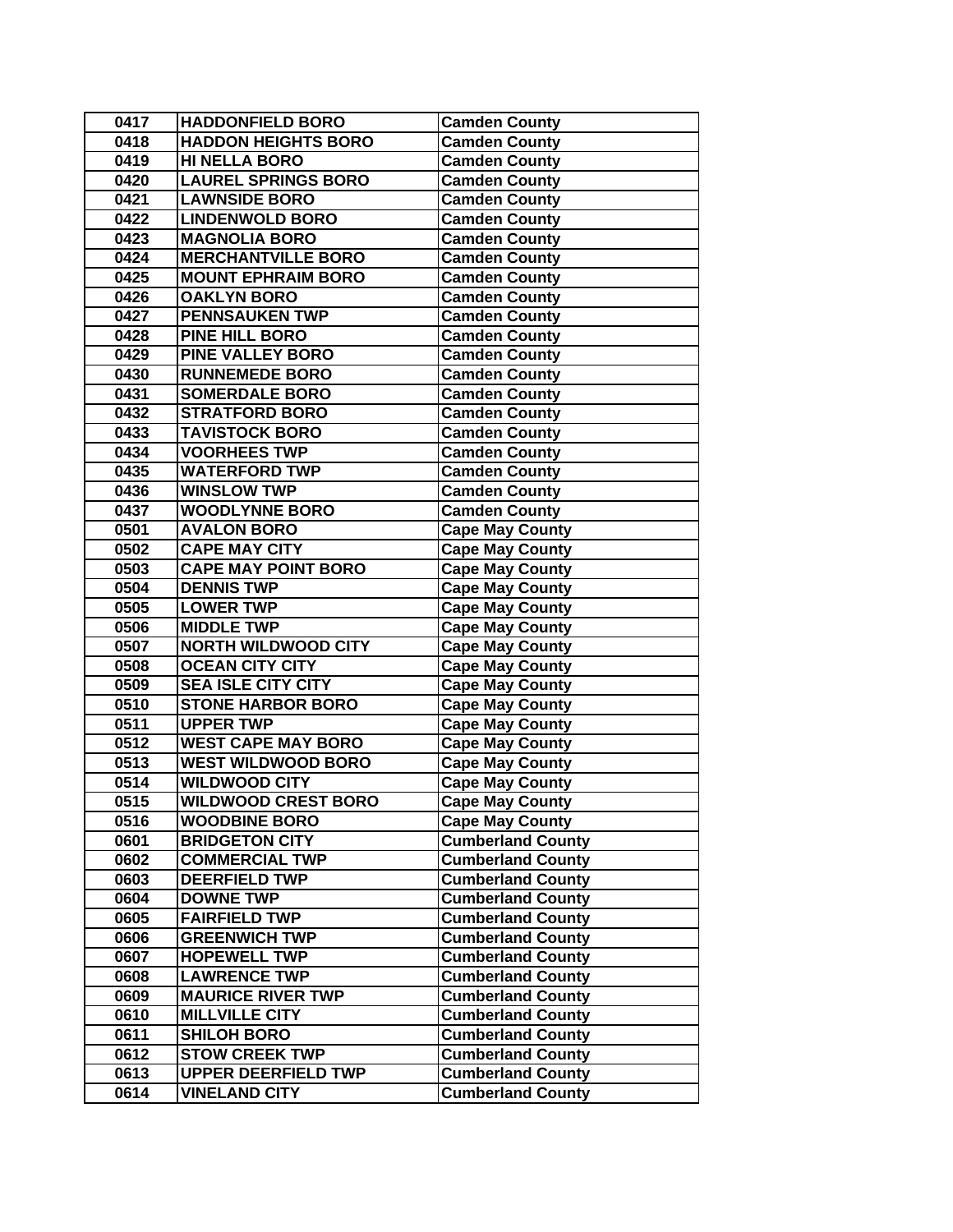| 0701 | <b>BELLEVILLE TWP</b>          | <b>Essex County</b>      |
|------|--------------------------------|--------------------------|
| 0702 | <b>BLOOMFIELD TWP</b>          | <b>Essex County</b>      |
| 0703 | <b>CALDWELL BORO TWP</b>       | <b>Essex County</b>      |
| 0704 | <b>CEDAR GROVE TWP</b>         | <b>Essex County</b>      |
| 0705 | <b>EAST ORANGE CITY</b>        | <b>Essex County</b>      |
| 0706 | <b>ESSEX FELLS TWP</b>         | <b>Essex County</b>      |
| 0707 | <b>FAIRFIELD TWP</b>           | <b>Essex County</b>      |
| 0708 | <b>GLEN RIDGE BORO</b>         | <b>Essex County</b>      |
| 0709 | <b>IRVINGTON TWP</b>           | <b>Essex County</b>      |
| 0710 | <b>LIVINGSTON TWP</b>          | <b>Essex County</b>      |
| 0711 | <b>MAPLEWOOD TWP</b>           | <b>Essex County</b>      |
| 0712 | <b>MILLBURN TWP</b>            | <b>Essex County</b>      |
| 0713 | <b>MONTCLAIR TWP</b>           | <b>Essex County</b>      |
| 0714 | <b>NEWARK CITY</b>             | <b>Essex County</b>      |
| 0715 | <b>NORTH CALDWELL TWP</b>      | <b>Essex County</b>      |
| 0716 | <b>NUTLEY TWP</b>              | <b>Essex County</b>      |
| 0717 | <b>ORANGE CITY TWP</b>         | <b>Essex County</b>      |
| 0718 | <b>ROSELAND BORO</b>           | <b>Essex County</b>      |
| 0719 | <b>SOUTH ORANGE VILLAGE TW</b> | <b>Essex County</b>      |
| 0720 | <b>VERONA TWP</b>              | <b>Essex County</b>      |
| 0721 | <b>WEST CALDWELL TWP</b>       | <b>Essex County</b>      |
| 0722 | <b>WEST ORANGE TWP</b>         | <b>Essex County</b>      |
| 0801 | <b>CLAYTON BORO</b>            | <b>Gloucester County</b> |
| 0802 | <b>DEPTFORD TWP</b>            | <b>Gloucester County</b> |
| 0803 | <b>EAST GREENWICH TWP</b>      | <b>Gloucester County</b> |
| 0804 | <b>ELK TWP</b>                 | <b>Gloucester County</b> |
| 0805 | <b>FRANKLIN TWP</b>            | <b>Gloucester County</b> |
| 0806 | <b>GLASSBORO BORO</b>          | <b>Gloucester County</b> |
| 0807 | <b>GREENWICH TWP</b>           | <b>Gloucester County</b> |
| 0808 | <b>HARRISON TWP</b>            | <b>Gloucester County</b> |
| 0809 | <b>LOGAN TWP</b>               | <b>Gloucester County</b> |
| 0810 | <b>MANTUA TWP</b>              | <b>Gloucester County</b> |
| 0811 | <b>MONROE TWP</b>              | <b>Gloucester County</b> |
| 0812 | <b>NATIONAL PARK BORO</b>      | <b>Gloucester County</b> |
| 0813 | <b>NEWFIELD BORO</b>           | <b>Gloucester County</b> |
| 0814 | <b>PAULSBORO BORO</b>          | <b>Gloucester County</b> |
| 0815 | <b>PITMAN BORO</b>             | <b>Gloucester County</b> |
| 0816 | <b>SO HARRISON TWP</b>         | <b>Gloucester County</b> |
| 0817 | <b>SWEDESBORO BORO</b>         | <b>Gloucester County</b> |
| 0818 | <b>WASHINGTON TWP</b>          | <b>Gloucester County</b> |
| 0819 | <b>WENONAH BORO</b>            | Gloucester County        |
| 0820 | <b>WEST DEPTFORD TWP</b>       | <b>Gloucester County</b> |
| 0821 | <b>WESTVILLE BORO</b>          | <b>Gloucester County</b> |
| 0822 | <b>WOODBURY CITY</b>           | <b>Gloucester County</b> |
| 0823 | <b>WOODBURY HEIGHTS BORO</b>   | <b>Gloucester County</b> |
| 0824 | <b>WOOLWICH TWP</b>            | <b>Gloucester County</b> |
| 0901 | <b>BAYONNE CITY</b>            | <b>Hudson County</b>     |
| 0902 | <b>EAST NEWARK BORO</b>        | <b>Hudson County</b>     |
| 0903 | <b>GUTTENBERG TOWN</b>         | <b>Hudson County</b>     |
| 0904 | <b>HARRISON TOWN</b>           | <b>Hudson County</b>     |
| 0905 | <b>HOBOKEN CITY</b>            | <b>Hudson County</b>     |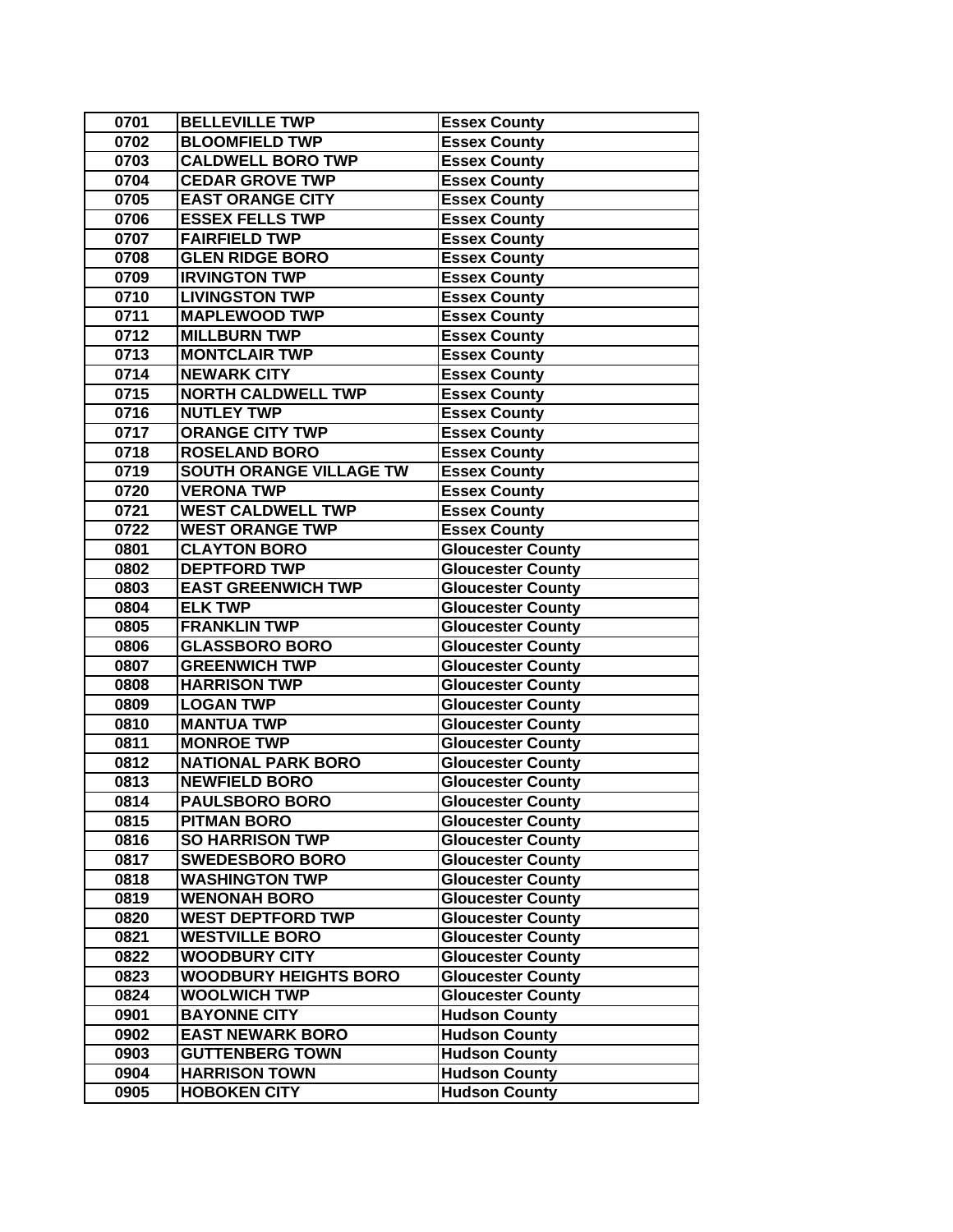| 0906   | <b>JERSEY CITY CITY</b>   | <b>Hudson County</b>    |
|--------|---------------------------|-------------------------|
| 0907   | <b>KEARNY TOWN</b>        | <b>Hudson County</b>    |
| 0908   | <b>NORTH BERGEN TWP</b>   | <b>Hudson County</b>    |
| 0909   | <b>SECAUCUS TOWN</b>      | <b>Hudson County</b>    |
| 0910   | <b>UNION CITY CITY</b>    | <b>Hudson County</b>    |
| 0911   | <b>WEEHAWKEN TWP</b>      | <b>Hudson County</b>    |
| 0912   | <b>WEST NEW YORK TOWN</b> | <b>Hudson County</b>    |
| 1001   | <b>ALEXANDRIA TWP</b>     | <b>Hunterdon County</b> |
| 1002   | <b>BETHLEHEM TWP</b>      | <b>Hunterdon County</b> |
| 1003   | <b>BLOOMSBURY BORO</b>    | <b>Hunterdon County</b> |
| 1004   | <b>CALIFON BORO</b>       | <b>Hunterdon County</b> |
| 1005   | <b>CLINTON TOWN</b>       | <b>Hunterdon County</b> |
| 1006   | <b>CLINTON TWP</b>        | <b>Hunterdon County</b> |
| 1007   | <b>DELAWARE TWP</b>       | <b>Hunterdon County</b> |
| 1008   | <b>EAST AMWELL TWP</b>    | <b>Hunterdon County</b> |
| 1009   | <b>FLEMINGTON BORO</b>    | <b>Hunterdon County</b> |
| 1010   | <b>FRANKLIN TWP</b>       | <b>Hunterdon County</b> |
| 1011   | <b>FRENCHTOWN BORO</b>    | <b>Hunterdon County</b> |
| 1012   | <b>GLEN GARDNER BORO</b>  | <b>Hunterdon County</b> |
| 1013   | <b>HAMPTON BORO</b>       | <b>Hunterdon County</b> |
| 1014   | <b>HIGH BRIDGE BORO</b>   | <b>Hunterdon County</b> |
| 1015   | <b>HOLLAND TWP</b>        | <b>Hunterdon County</b> |
| 1016   | <b>KINGWOOD TWP</b>       | <b>Hunterdon County</b> |
| $1017$ | <b>LAMBERTVILLE CITY</b>  | <b>Hunterdon County</b> |
| 1018   | <b>LEBANON BORO</b>       | <b>Hunterdon County</b> |
| 1019   | <b>LEBANON TWP</b>        | <b>Hunterdon County</b> |
| 1020   | <b>MILFORD BORO</b>       | <b>Hunterdon County</b> |
| 1021   | <b>RARITAN TWP</b>        | <b>Hunterdon County</b> |
| 1022   | <b>READINGTON TWP</b>     | <b>Hunterdon County</b> |
| 1023   | <b>STOCKTON BORO</b>      | <b>Hunterdon County</b> |
| 1024   | <b>TEWKSBURY TWP</b>      | <b>Hunterdon County</b> |
| 1025   | <b>UNION TWP</b>          | <b>Hunterdon County</b> |
| 1026   | <b>WEST AMWELL TWP</b>    | <b>Hunterdon County</b> |
| 1101   | <b>EAST WINDSOR TWP</b>   | <b>Mercer County</b>    |
| 1102   | <b>EWING TWP</b>          | <b>Mercer County</b>    |
| 1103   | <b>HAMILTON TWP</b>       | <b>Mercer County</b>    |
| 1104   | <b>HIGHTSTOWN BORO</b>    | <b>Mercer County</b>    |
| 1105   | <b>HOPEWELL BORO</b>      | <b>Mercer County</b>    |
| 1106   | <b>HOPEWELL TWP</b>       | <b>Mercer County</b>    |
| 1107   | <b>LAWRENCE TWP</b>       | <b>Mercer County</b>    |
| 1108   | <b>PENNINGTON BORO</b>    | Mercer County           |
| 1109   | <b>PRINCETON BORO</b>     | <b>Mercer County</b>    |
| 1110   | <b>PRINCETON TWP</b>      | <b>Mercer County</b>    |
| 1111   | <b>TRENTON CITY</b>       | <b>Mercer County</b>    |
| 1112   | <b>ROBBINSVILLE TWP</b>   | <b>Mercer County</b>    |
| 1113   | <b>WEST WINDSOR TWP</b>   | <b>Mercer County</b>    |
| 1201   | <b>CARTERET BORO</b>      | <b>Middlesex County</b> |
| 1202   | <b>CRANBURY TWP</b>       | <b>Middlesex County</b> |
| 1203   | <b>DUNELLEN BORO</b>      | <b>Middlesex County</b> |
| 1204   | <b>EAST BRUNSWICK TWP</b> | <b>Middlesex County</b> |
| 1205   | <b>EDISON TWP</b>         | <b>Middlesex County</b> |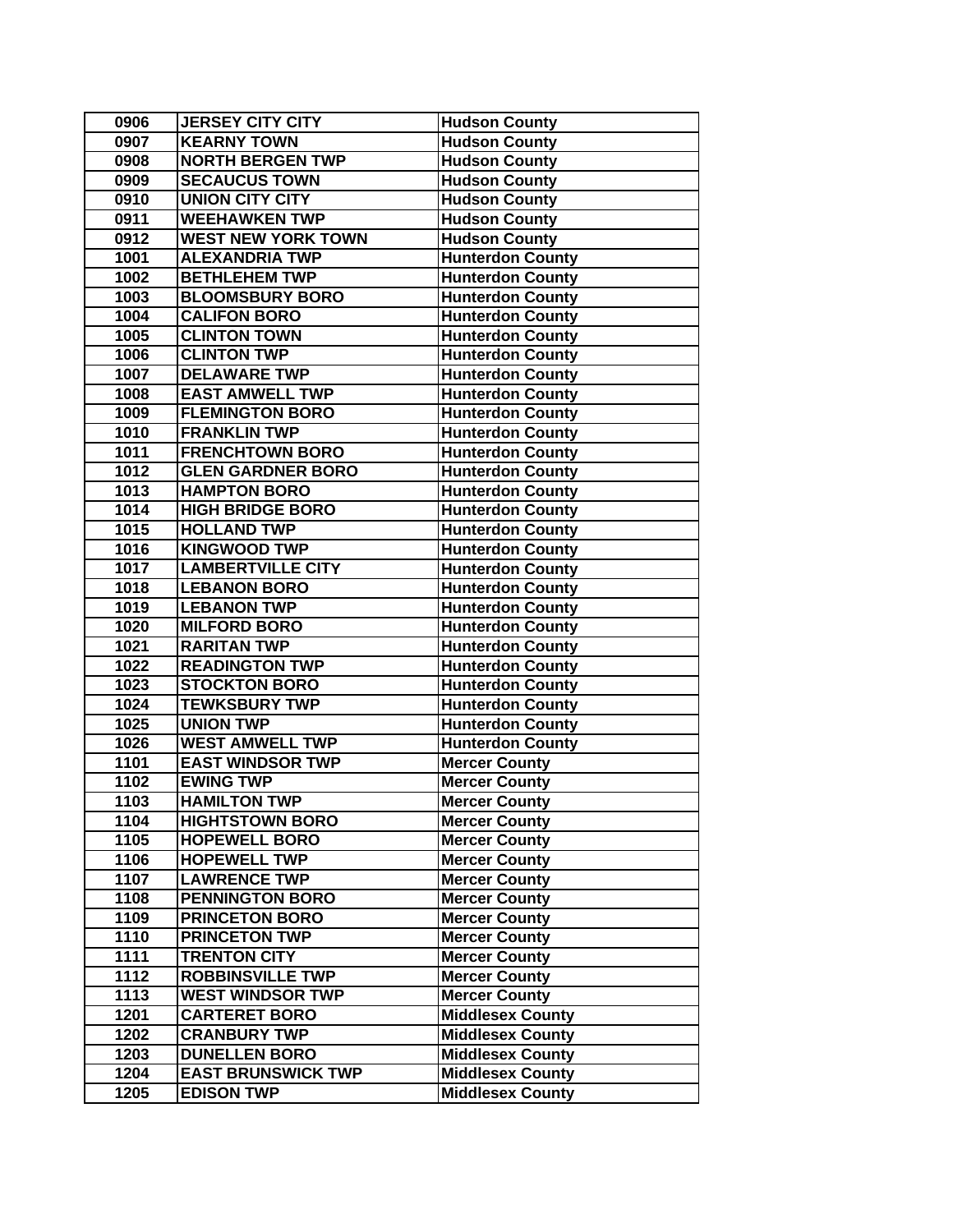| 1206 | <b>HELMETTA BORO</b>           | <b>Middlesex County</b> |
|------|--------------------------------|-------------------------|
| 1207 | <b>HIGHLAND PARK BORO</b>      | <b>Middlesex County</b> |
| 1208 | <b>JAMESBURG BORO</b>          | <b>Middlesex County</b> |
| 1209 | <b>METUCHEN BORO</b>           | <b>Middlesex County</b> |
| 1210 | <b>MIDDLESEX BORO</b>          | <b>Middlesex County</b> |
| 1211 | <b>MILLTOWN BORO</b>           | <b>Middlesex County</b> |
| 1212 | <b>MONROE TWP</b>              | <b>Middlesex County</b> |
| 1213 | <b>NEW BRUNSWICK CITY</b>      | <b>Middlesex County</b> |
| 1214 | <b>NORTH BRUNSWICK TWP</b>     | <b>Middlesex County</b> |
| 1215 | <b>OLD BRIDGE TWP</b>          | <b>Middlesex County</b> |
| 1216 | PERTH AMBOY CITY               | <b>Middlesex County</b> |
| 1217 | <b>PISCATAWAY TWP</b>          | <b>Middlesex County</b> |
| 1218 | <b>PLAINSBORO TWP</b>          | <b>Middlesex County</b> |
| 1219 | <b>SAYREVILLE BORO</b>         | <b>Middlesex County</b> |
| 1220 | <b>SOUTH AMBOY CITY</b>        | <b>Middlesex County</b> |
| 1221 | <b>SOUTH BRUNSWICK TWP</b>     | <b>Middlesex County</b> |
| 1222 | <b>SOUTH PLAINFIELD BORO</b>   | <b>Middlesex County</b> |
| 1223 | <b>SOUTH RIVER BORO</b>        | <b>Middlesex County</b> |
| 1224 | <b>SPOTSWOOD BORO</b>          | <b>Middlesex County</b> |
| 1225 | <b>WOODBRIDGE TWP</b>          | <b>Middlesex County</b> |
| 1301 | <b>ABERDEEN TWP</b>            | <b>Monmouth County</b>  |
| 1302 | <b>ALLENHURST BORO</b>         | <b>Monmouth County</b>  |
| 1303 | <b>ALLENTOWN BORO</b>          | <b>Monmouth County</b>  |
| 1304 | <b>ASBURY PARK CITY</b>        | <b>Monmouth County</b>  |
| 1305 | <b>ATLANTIC HIGHLANDS BORO</b> | <b>Monmouth County</b>  |
| 1306 | <b>AVON BY THE SEA BORO</b>    | <b>Monmouth County</b>  |
| 1307 | <b>BELMAR BORO</b>             | <b>Monmouth County</b>  |
| 1308 | <b>BRADLEY BEACH BORO</b>      | <b>Monmouth County</b>  |
| 1309 | <b>BRIELLE BORO</b>            | <b>Monmouth County</b>  |
| 1310 | <b>COLTS NECK TOWNSHIP</b>     | <b>Monmouth County</b>  |
| 1311 | <b>DEAL BORO</b>               | <b>Monmouth County</b>  |
| 1312 | <b>EATONTOWN BORO</b>          | <b>Monmouth County</b>  |
| 1313 | <b>ENGLISHTOWN BORO</b>        | <b>Monmouth County</b>  |
| 1314 | <b>FAIR HAVEN BORO</b>         | <b>Monmouth County</b>  |
| 1315 | <b>FARMINGDALE BORO</b>        | <b>Monmouth County</b>  |
| 1316 | <b>FREEHOLD BORO</b>           | <b>Monmouth County</b>  |
| 1317 | <b>FREEHOLD TWP</b>            | <b>Monmouth County</b>  |
| 1318 | <b>HAZLET TWP</b>              | <b>Monmouth County</b>  |
| 1319 | <b>HIGHLANDS BORO</b>          | <b>Monmouth County</b>  |
| 1320 | <b>HOLMDEL TWP</b>             | <b>Monmouth County</b>  |
| 1321 | <b>HOWELL TWP</b>              | <b>Monmouth County</b>  |
| 1322 | <b>INTERLAKEN BORO</b>         | <b>Monmouth County</b>  |
| 1323 | <b>KEANSBURG BORO</b>          | <b>Monmouth County</b>  |
| 1324 | <b>KEYPORT BORO</b>            | <b>Monmouth County</b>  |
| 1325 | <b>LITTLE SILVER BORO</b>      | <b>Monmouth County</b>  |
| 1326 | <b>LOCH ARBOUR VILLAGE</b>     | <b>Monmouth County</b>  |
| 1327 | <b>LONG BRANCH CITY</b>        | <b>Monmouth County</b>  |
| 1328 | <b>MANALAPAN TWP</b>           | <b>Monmouth County</b>  |
| 1329 | <b>MANASQUAN BORO</b>          | <b>Monmouth County</b>  |
| 1330 | <b>MARLBORO TWP</b>            | <b>Monmouth County</b>  |
| 1331 | <b>MATAWAN BORO</b>            | <b>Monmouth County</b>  |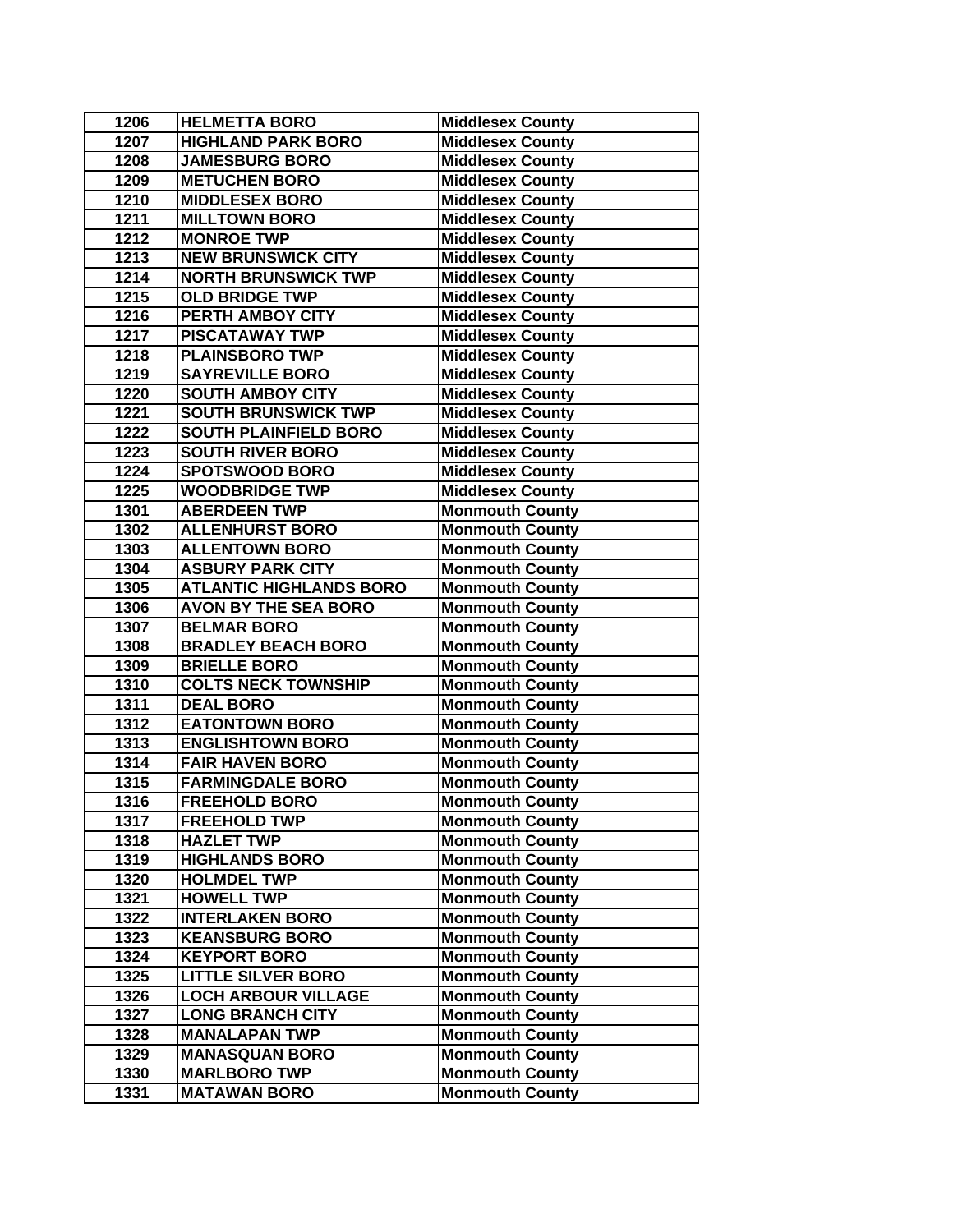| 1332 | <b>MIDDLETOWN TWP</b>          | <b>Monmouth County</b> |
|------|--------------------------------|------------------------|
| 1333 | <b>MILLSTONE TWP</b>           | <b>Monmouth County</b> |
| 1334 | <b>MONMOUTH BEACH BORO</b>     | <b>Monmouth County</b> |
| 1335 | <b>NEPTUNE TWP</b>             | <b>Monmouth County</b> |
| 1336 | <b>NEPTUNE CITY BORO</b>       | <b>Monmouth County</b> |
| 1337 | <b>OCEAN TWP</b>               | <b>Monmouth County</b> |
| 1338 | <b>OCEANPORT BORO</b>          | <b>Monmouth County</b> |
| 1339 | <b>RED BANK BORO</b>           | <b>Monmouth County</b> |
| 1340 | <b>ROOSEVELT BORO</b>          | <b>Monmouth County</b> |
| 1341 | <b>RUMSON BORO</b>             | <b>Monmouth County</b> |
| 1342 | <b>SEA BRIGHT BORO</b>         | <b>Monmouth County</b> |
| 1343 | <b>SEA GIRT BORO</b>           | <b>Monmouth County</b> |
| 1344 | <b>SHREWSBURY BORO</b>         | <b>Monmouth County</b> |
| 1345 | <b>SHREWSBURY TWP</b>          | <b>Monmouth County</b> |
| 1346 | <b>LAKE COMO BORO</b>          | <b>Monmouth County</b> |
| 1347 | <b>SPRING LAKE BORO</b>        | <b>Monmouth County</b> |
| 1348 | <b>SPRING LAKE HEIGHTS BOR</b> | <b>Monmouth County</b> |
| 1349 | <b>TINTON FALLS BORO</b>       | <b>Monmouth County</b> |
| 1350 | <b>UNION BEACH BORO</b>        | <b>Monmouth County</b> |
| 1351 | <b>UPPER FREEHOLD TWP</b>      | <b>Monmouth County</b> |
| 1352 | <b>WALL TWP</b>                | <b>Monmouth County</b> |
| 1353 | <b>WEST LONG BRANCH BORO</b>   | <b>Monmouth County</b> |
| 1401 | <b>BOONTON TOWN</b>            | <b>Morris County</b>   |
| 1402 | <b>BOONTON TWP</b>             | <b>Morris County</b>   |
| 1403 | <b>BUTLER BORO</b>             | <b>Morris County</b>   |
| 1404 | <b>CHATHAM BORO</b>            | <b>Morris County</b>   |
| 1405 | <b>CHATHAM TWP</b>             | <b>Morris County</b>   |
| 1406 | <b>CHESTER BORO</b>            | <b>Morris County</b>   |
| 1407 | <b>CHESTER TWP</b>             | <b>Morris County</b>   |
| 1408 | <b>DENVILLE TWP</b>            | <b>Morris County</b>   |
| 1409 | <b>DOVER TOWN</b>              | <b>Morris County</b>   |
| 1410 | <b>EAST HANOVER TWP</b>        | <b>Morris County</b>   |
| 1411 | <b>FLORHAM PARK BORO</b>       | <b>Morris County</b>   |
| 1412 | <b>HANOVER TWP</b>             | <b>Morris County</b>   |
| 1413 | <b>HARDING TWP</b>             | <b>Morris County</b>   |
| 1414 | <b>JEFFERSON TWP</b>           | <b>Morris County</b>   |
| 1415 | <b>KINNELON BORO</b>           | <b>Morris County</b>   |
| 1416 | <b>LINCOLN PARK BORO</b>       | <b>Morris County</b>   |
| 1417 | <b>MADISON BORO</b>            | <b>Morris County</b>   |
| 1418 | <b>MENDHAM BORO</b>            | <b>Morris County</b>   |
| 1419 | <b>MENDHAM TWP</b>             | <b>Morris County</b>   |
| 1420 | <b>MINE HILL TWP</b>           | <b>Morris County</b>   |
| 1421 | <b>MONTVILLE TWP</b>           | <b>Morris County</b>   |
| 1422 | <b>MORRIS TWP</b>              | <b>Morris County</b>   |
| 1423 | <b>MORRIS PLAINS BORO</b>      | <b>Morris County</b>   |
| 1424 | <b>MORRISTOWN TOWN</b>         | <b>Morris County</b>   |
| 1425 | <b>MOUNTAIN LAKES BORO</b>     | <b>Morris County</b>   |
| 1426 | <b>MOUNT ARLINGTON BORO</b>    | <b>Morris County</b>   |
| 1427 | <b>MOUNT OLIVE TWP</b>         | <b>Morris County</b>   |
| 1428 | <b>NETCONG BORO</b>            | <b>Morris County</b>   |
| 1429 | <b>PARSIPPANY TR HLS TWP</b>   | <b>Morris County</b>   |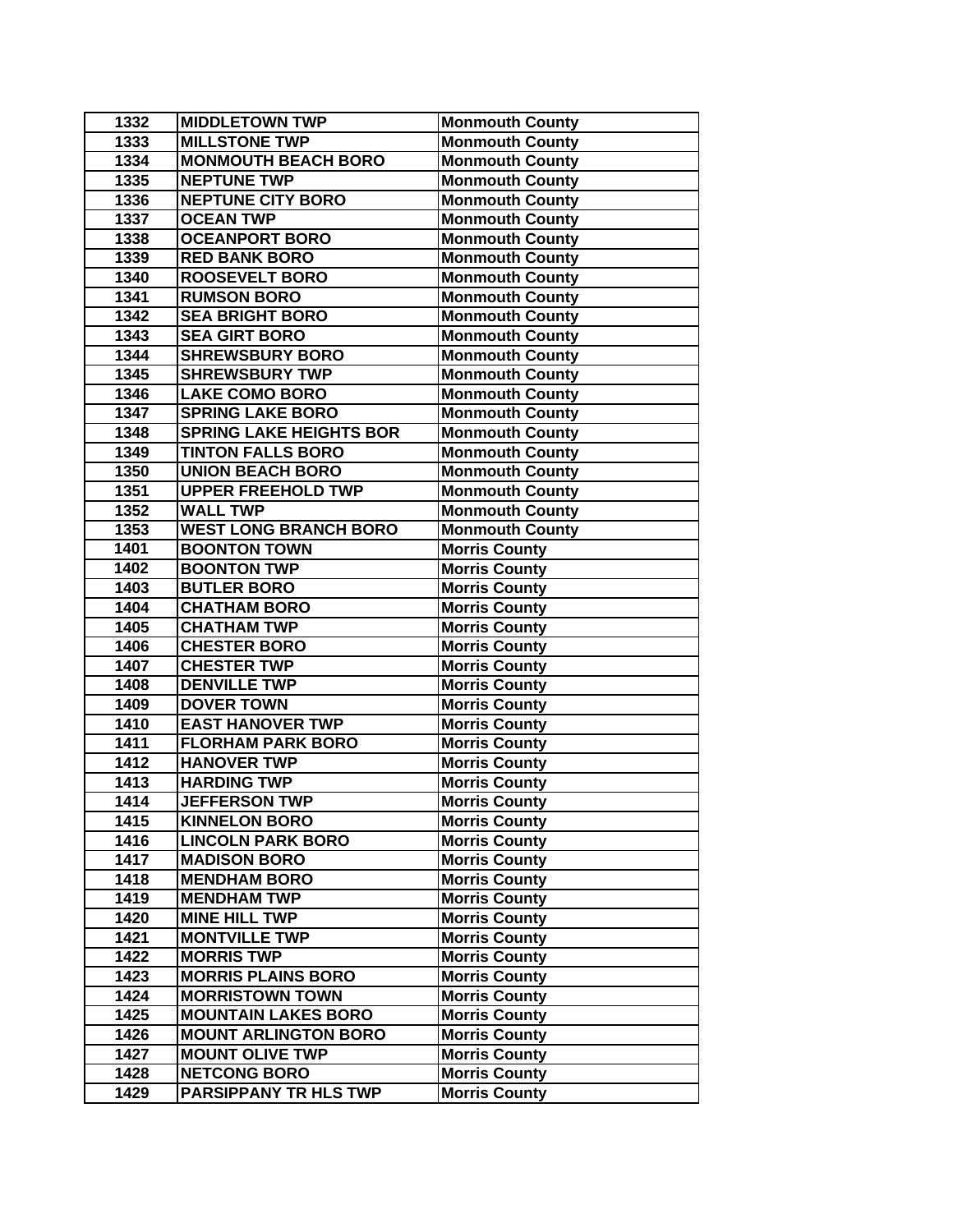| 1430 | <b>LONG HILL TWP</b>         | <b>Morris County</b>  |
|------|------------------------------|-----------------------|
| 1431 | <b>PEQUANNOCK TWP</b>        | <b>Morris County</b>  |
| 1432 | <b>RANDOLPH TWP</b>          | <b>Morris County</b>  |
| 1433 | <b>RIVERDALE BORO</b>        | <b>Morris County</b>  |
| 1434 | <b>ROCKAWAY BORO</b>         | <b>Morris County</b>  |
| 1435 | <b>ROCKAWAY TWP</b>          | <b>Morris County</b>  |
| 1436 | <b>ROXBURY TWP</b>           | <b>Morris County</b>  |
| 1437 | <b>VICTORY GARDENS BORO</b>  | <b>Morris County</b>  |
| 1438 | <b>WASHINGTON TWP</b>        | <b>Morris County</b>  |
| 1439 | <b>WHARTON BORO</b>          | <b>Morris County</b>  |
| 1501 | <b>BARNEGAT TWP</b>          | <b>Ocean County</b>   |
| 1502 | <b>BARNEGAT LIGHT BORO</b>   | <b>Ocean County</b>   |
| 1503 | <b>BAY HEAD BORO</b>         | <b>Ocean County</b>   |
| 1504 | <b>BEACH HAVEN BORO</b>      | <b>Ocean County</b>   |
| 1505 | <b>BEACHWOOD BORO</b>        | <b>Ocean County</b>   |
| 1506 | <b>BERKELEY TWP</b>          | <b>Ocean County</b>   |
| 1507 | <b>BRICK TWP</b>             | <b>Ocean County</b>   |
| 1508 | <b>TOMS RIVER TWP</b>        | <b>Ocean County</b>   |
| 1509 | <b>EAGLESWOOD TWP</b>        | <b>Ocean County</b>   |
| 1510 | <b>HARVEY CEDARS BORO</b>    | <b>Ocean County</b>   |
| 1511 | <b>ISLAND HEIGHTS BORO</b>   | <b>Ocean County</b>   |
| 1512 | <b>JACKSON TWP</b>           | <b>Ocean County</b>   |
| 1513 | <b>LACEY TWP</b>             | <b>Ocean County</b>   |
| 1514 | <b>LAKEHURST BORO</b>        | <b>Ocean County</b>   |
| 1515 | <b>LAKEWOOD TWP</b>          | <b>Ocean County</b>   |
| 1516 | <b>LAVALLETTE BORO</b>       | <b>Ocean County</b>   |
| 1517 | <b>LITTLE EGG HARBOR TWP</b> | <b>Ocean County</b>   |
| 1518 | <b>LONG BEACH TWP</b>        | <b>Ocean County</b>   |
| 1519 | <b>MANCHESTER TWP</b>        | <b>Ocean County</b>   |
| 1520 | <b>MANTOLOKING BORO</b>      | <b>Ocean County</b>   |
| 1521 | <b>OCEAN TWP</b>             | <b>Ocean County</b>   |
| 1522 | <b>OCEAN GATE BORO</b>       | <b>Ocean County</b>   |
| 1523 | <b>PINE BEACH BORO</b>       | <b>Ocean County</b>   |
| 1524 | <b>PLUMSTED TWP</b>          | <b>Ocean County</b>   |
| 1525 | POINT PLEASANT BORO          | <b>Ocean County</b>   |
| 1526 | PT PLEASANT BEACH BORO       | <b>Ocean County</b>   |
| 1527 | <b>SEASIDE HEIGHTS BORO</b>  | <b>Ocean County</b>   |
| 1528 | <b>SEASIDE PARK BORO</b>     | <b>Ocean County</b>   |
| 1529 | <b>SHIP BOTTOM BORO</b>      | <b>Ocean County</b>   |
| 1530 | <b>SOUTH TOMS RIVER BORO</b> | <b>Ocean County</b>   |
| 1531 | <b>STAFFORD TWP</b>          | <b>Ocean County</b>   |
| 1532 | <b>SURF CITY BORO</b>        | <b>Ocean County</b>   |
| 1533 | <b>TUCKERTON BORO</b>        | <b>Ocean County</b>   |
| 1601 | <b>BLOOMINGDALE BORO</b>     | <b>Passaic County</b> |
| 1602 | <b>CLIFTON CITY</b>          | <b>Passaic County</b> |
| 1603 | <b>HALEDON BORO</b>          | <b>Passaic County</b> |
| 1604 | <b>HAWTHORNE BORO</b>        | <b>Passaic County</b> |
| 1605 | <b>LITTLE FALLS TWP</b>      | <b>Passaic County</b> |
| 1606 | <b>NORTH HALEDON BORO</b>    | <b>Passaic County</b> |
| 1607 | <b>PASSAIC CITY</b>          | <b>Passaic County</b> |
| 1608 | <b>PATERSON CITY</b>         | Passaic County        |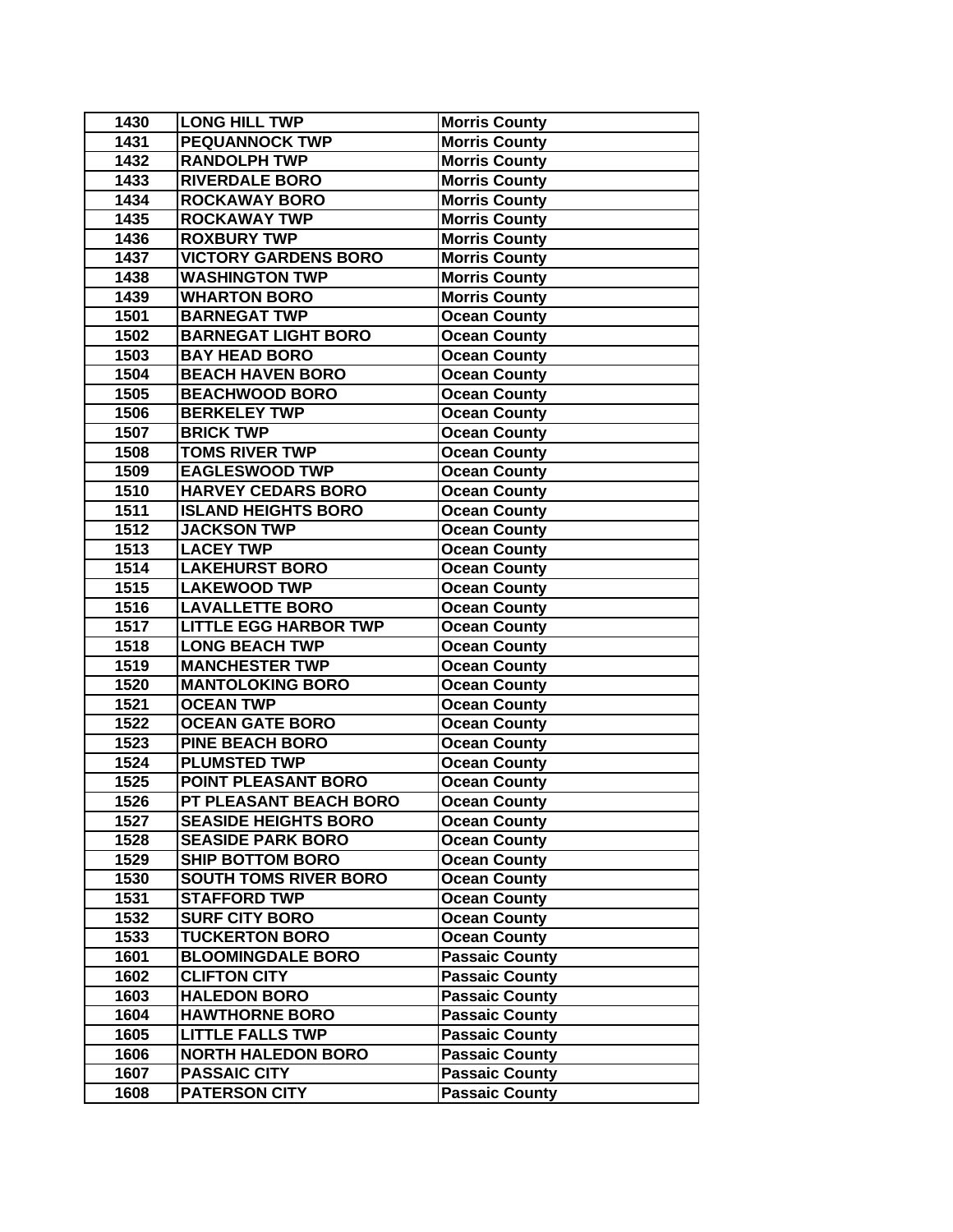| 1610<br><b>PROSPECT PARK BORO</b><br><b>Passaic County</b><br>1611<br><b>RINGWOOD BORO</b><br><b>Passaic County</b><br>1612<br><b>TOTOWA BORO</b><br><b>Passaic County</b><br>1613<br><b>WANAQUE BORO</b><br><b>Passaic County</b><br>1614<br><b>WAYNE TWP</b><br><b>Passaic County</b><br><b>WEST MILFORD TWP</b><br>1615<br><b>Passaic County</b><br><b>WOODLAND PARK BORO</b><br>1616<br><b>Passaic County</b><br><b>ALLOWAY TOWNSHIP</b><br>1701<br><b>Salem County</b><br><b>CARNEYS POINT TOWNSHIP</b><br>1702<br><b>Salem County</b><br>1703<br><b>ELMER BORO</b><br><b>Salem County</b><br>1704<br><b>ELSINBORO TWP</b><br><b>Salem County</b><br>1705<br><b>LOWER ALLOWAY CREEK TWP</b><br><b>Salem County</b><br><b>MANNINGTON TWP</b><br>1706<br><b>Salem County</b><br><b>OLDMANS TWP</b><br>1707<br><b>Salem County</b><br>1708<br><b>PENNS GROVE BORO</b><br><b>Salem County</b><br><b>PENNSVILLE TWP</b><br>1709<br><b>Salem County</b><br><b>PILESGROVE TWP</b><br>1710<br><b>Salem County</b><br><b>PITTSGROVE TWP</b><br>1711<br><b>Salem County</b><br>1712<br><b>QUINTON TWP</b><br><b>Salem County</b><br>1713<br><b>SALEM CITY</b><br><b>Salem County</b><br>1714<br><b>UPPER PITTSGROVE TWP</b><br><b>Salem County</b><br>1715<br><b>WOODSTOWN BORO</b><br><b>Salem County</b><br><b>BEDMINSTER TWP</b><br>1801<br><b>Somerset County</b><br>1802<br><b>BERNARDS TWP</b><br><b>Somerset County</b><br>1803<br><b>BERNARDSVILLE BORO</b><br><b>Somerset County</b><br>1804<br><b>BOUND BROOK BORO</b><br><b>Somerset County</b><br>1805<br><b>BRANCHBURG TWP</b><br><b>Somerset County</b><br>1806<br><b>BRIDGEWATER TWP</b><br><b>Somerset County</b><br>1807<br><b>FAR HILLS BORO</b><br><b>Somerset County</b><br><b>FRANKLIN TWP</b><br>1808<br><b>Somerset County</b><br>1809<br><b>GREEN BROOK TWP</b><br><b>Somerset County</b><br><b>HILLSBOROUGH TWP</b><br>1810<br><b>Somerset County</b><br><b>MANVILLE BORO</b><br>1811<br><b>Somerset County</b><br><b>MILLSTONE BORO</b><br>1812<br><b>Somerset County</b><br><b>MONTGOMERY TWP</b><br><b>Somerset County</b><br>1813<br><b>NORTH PLAINFIELD BORO</b><br>1814<br><b>Somerset County</b><br>1815<br>PEAPACK GLADSTONE BORO<br><b>Somerset County</b><br>1816<br><b>RARITAN BORO</b><br><b>Somerset County</b><br>1817<br><b>ROCKY HILL BORO</b><br><b>Somerset County</b><br><b>SOMERVILLE BORO</b><br><b>Somerset County</b><br>1818<br><b>SO BOUND BROOK BORO</b><br>1819<br><b>Somerset County</b><br>1820<br><b>WARREN TWP</b><br><b>Somerset County</b><br>1821<br><b>WATCHUNG BORO</b><br><b>Somerset County</b><br><b>ANDOVER BORO</b><br>1901<br><b>Sussex County</b><br><b>ANDOVER TWP</b><br>1902<br><b>Sussex County</b><br>1903<br><b>BRANCHVILLE BORO</b><br><b>Sussex County</b><br>1904<br><b>BYRAM TWP</b><br><b>Sussex County</b><br>1905<br><b>FRANKFORD TWP</b><br><b>Sussex County</b><br>1906<br><b>FRANKLIN BORO</b><br><b>Sussex County</b> | 1609 | <b>POMPTON LAKES BORO</b> | <b>Passaic County</b> |
|-------------------------------------------------------------------------------------------------------------------------------------------------------------------------------------------------------------------------------------------------------------------------------------------------------------------------------------------------------------------------------------------------------------------------------------------------------------------------------------------------------------------------------------------------------------------------------------------------------------------------------------------------------------------------------------------------------------------------------------------------------------------------------------------------------------------------------------------------------------------------------------------------------------------------------------------------------------------------------------------------------------------------------------------------------------------------------------------------------------------------------------------------------------------------------------------------------------------------------------------------------------------------------------------------------------------------------------------------------------------------------------------------------------------------------------------------------------------------------------------------------------------------------------------------------------------------------------------------------------------------------------------------------------------------------------------------------------------------------------------------------------------------------------------------------------------------------------------------------------------------------------------------------------------------------------------------------------------------------------------------------------------------------------------------------------------------------------------------------------------------------------------------------------------------------------------------------------------------------------------------------------------------------------------------------------------------------------------------------------------------------------------------------------------------------------------------------------------------------------------------------------------------------------------------------------------------------------------------------------------------------------------------------------------------------------------------------------------------------------------------------------------------------------------------------------------------------------------------------------------------------------------------------------------------------------------------------|------|---------------------------|-----------------------|
|                                                                                                                                                                                                                                                                                                                                                                                                                                                                                                                                                                                                                                                                                                                                                                                                                                                                                                                                                                                                                                                                                                                                                                                                                                                                                                                                                                                                                                                                                                                                                                                                                                                                                                                                                                                                                                                                                                                                                                                                                                                                                                                                                                                                                                                                                                                                                                                                                                                                                                                                                                                                                                                                                                                                                                                                                                                                                                                                                       |      |                           |                       |
|                                                                                                                                                                                                                                                                                                                                                                                                                                                                                                                                                                                                                                                                                                                                                                                                                                                                                                                                                                                                                                                                                                                                                                                                                                                                                                                                                                                                                                                                                                                                                                                                                                                                                                                                                                                                                                                                                                                                                                                                                                                                                                                                                                                                                                                                                                                                                                                                                                                                                                                                                                                                                                                                                                                                                                                                                                                                                                                                                       |      |                           |                       |
|                                                                                                                                                                                                                                                                                                                                                                                                                                                                                                                                                                                                                                                                                                                                                                                                                                                                                                                                                                                                                                                                                                                                                                                                                                                                                                                                                                                                                                                                                                                                                                                                                                                                                                                                                                                                                                                                                                                                                                                                                                                                                                                                                                                                                                                                                                                                                                                                                                                                                                                                                                                                                                                                                                                                                                                                                                                                                                                                                       |      |                           |                       |
|                                                                                                                                                                                                                                                                                                                                                                                                                                                                                                                                                                                                                                                                                                                                                                                                                                                                                                                                                                                                                                                                                                                                                                                                                                                                                                                                                                                                                                                                                                                                                                                                                                                                                                                                                                                                                                                                                                                                                                                                                                                                                                                                                                                                                                                                                                                                                                                                                                                                                                                                                                                                                                                                                                                                                                                                                                                                                                                                                       |      |                           |                       |
|                                                                                                                                                                                                                                                                                                                                                                                                                                                                                                                                                                                                                                                                                                                                                                                                                                                                                                                                                                                                                                                                                                                                                                                                                                                                                                                                                                                                                                                                                                                                                                                                                                                                                                                                                                                                                                                                                                                                                                                                                                                                                                                                                                                                                                                                                                                                                                                                                                                                                                                                                                                                                                                                                                                                                                                                                                                                                                                                                       |      |                           |                       |
|                                                                                                                                                                                                                                                                                                                                                                                                                                                                                                                                                                                                                                                                                                                                                                                                                                                                                                                                                                                                                                                                                                                                                                                                                                                                                                                                                                                                                                                                                                                                                                                                                                                                                                                                                                                                                                                                                                                                                                                                                                                                                                                                                                                                                                                                                                                                                                                                                                                                                                                                                                                                                                                                                                                                                                                                                                                                                                                                                       |      |                           |                       |
|                                                                                                                                                                                                                                                                                                                                                                                                                                                                                                                                                                                                                                                                                                                                                                                                                                                                                                                                                                                                                                                                                                                                                                                                                                                                                                                                                                                                                                                                                                                                                                                                                                                                                                                                                                                                                                                                                                                                                                                                                                                                                                                                                                                                                                                                                                                                                                                                                                                                                                                                                                                                                                                                                                                                                                                                                                                                                                                                                       |      |                           |                       |
|                                                                                                                                                                                                                                                                                                                                                                                                                                                                                                                                                                                                                                                                                                                                                                                                                                                                                                                                                                                                                                                                                                                                                                                                                                                                                                                                                                                                                                                                                                                                                                                                                                                                                                                                                                                                                                                                                                                                                                                                                                                                                                                                                                                                                                                                                                                                                                                                                                                                                                                                                                                                                                                                                                                                                                                                                                                                                                                                                       |      |                           |                       |
|                                                                                                                                                                                                                                                                                                                                                                                                                                                                                                                                                                                                                                                                                                                                                                                                                                                                                                                                                                                                                                                                                                                                                                                                                                                                                                                                                                                                                                                                                                                                                                                                                                                                                                                                                                                                                                                                                                                                                                                                                                                                                                                                                                                                                                                                                                                                                                                                                                                                                                                                                                                                                                                                                                                                                                                                                                                                                                                                                       |      |                           |                       |
|                                                                                                                                                                                                                                                                                                                                                                                                                                                                                                                                                                                                                                                                                                                                                                                                                                                                                                                                                                                                                                                                                                                                                                                                                                                                                                                                                                                                                                                                                                                                                                                                                                                                                                                                                                                                                                                                                                                                                                                                                                                                                                                                                                                                                                                                                                                                                                                                                                                                                                                                                                                                                                                                                                                                                                                                                                                                                                                                                       |      |                           |                       |
|                                                                                                                                                                                                                                                                                                                                                                                                                                                                                                                                                                                                                                                                                                                                                                                                                                                                                                                                                                                                                                                                                                                                                                                                                                                                                                                                                                                                                                                                                                                                                                                                                                                                                                                                                                                                                                                                                                                                                                                                                                                                                                                                                                                                                                                                                                                                                                                                                                                                                                                                                                                                                                                                                                                                                                                                                                                                                                                                                       |      |                           |                       |
|                                                                                                                                                                                                                                                                                                                                                                                                                                                                                                                                                                                                                                                                                                                                                                                                                                                                                                                                                                                                                                                                                                                                                                                                                                                                                                                                                                                                                                                                                                                                                                                                                                                                                                                                                                                                                                                                                                                                                                                                                                                                                                                                                                                                                                                                                                                                                                                                                                                                                                                                                                                                                                                                                                                                                                                                                                                                                                                                                       |      |                           |                       |
|                                                                                                                                                                                                                                                                                                                                                                                                                                                                                                                                                                                                                                                                                                                                                                                                                                                                                                                                                                                                                                                                                                                                                                                                                                                                                                                                                                                                                                                                                                                                                                                                                                                                                                                                                                                                                                                                                                                                                                                                                                                                                                                                                                                                                                                                                                                                                                                                                                                                                                                                                                                                                                                                                                                                                                                                                                                                                                                                                       |      |                           |                       |
|                                                                                                                                                                                                                                                                                                                                                                                                                                                                                                                                                                                                                                                                                                                                                                                                                                                                                                                                                                                                                                                                                                                                                                                                                                                                                                                                                                                                                                                                                                                                                                                                                                                                                                                                                                                                                                                                                                                                                                                                                                                                                                                                                                                                                                                                                                                                                                                                                                                                                                                                                                                                                                                                                                                                                                                                                                                                                                                                                       |      |                           |                       |
|                                                                                                                                                                                                                                                                                                                                                                                                                                                                                                                                                                                                                                                                                                                                                                                                                                                                                                                                                                                                                                                                                                                                                                                                                                                                                                                                                                                                                                                                                                                                                                                                                                                                                                                                                                                                                                                                                                                                                                                                                                                                                                                                                                                                                                                                                                                                                                                                                                                                                                                                                                                                                                                                                                                                                                                                                                                                                                                                                       |      |                           |                       |
|                                                                                                                                                                                                                                                                                                                                                                                                                                                                                                                                                                                                                                                                                                                                                                                                                                                                                                                                                                                                                                                                                                                                                                                                                                                                                                                                                                                                                                                                                                                                                                                                                                                                                                                                                                                                                                                                                                                                                                                                                                                                                                                                                                                                                                                                                                                                                                                                                                                                                                                                                                                                                                                                                                                                                                                                                                                                                                                                                       |      |                           |                       |
|                                                                                                                                                                                                                                                                                                                                                                                                                                                                                                                                                                                                                                                                                                                                                                                                                                                                                                                                                                                                                                                                                                                                                                                                                                                                                                                                                                                                                                                                                                                                                                                                                                                                                                                                                                                                                                                                                                                                                                                                                                                                                                                                                                                                                                                                                                                                                                                                                                                                                                                                                                                                                                                                                                                                                                                                                                                                                                                                                       |      |                           |                       |
|                                                                                                                                                                                                                                                                                                                                                                                                                                                                                                                                                                                                                                                                                                                                                                                                                                                                                                                                                                                                                                                                                                                                                                                                                                                                                                                                                                                                                                                                                                                                                                                                                                                                                                                                                                                                                                                                                                                                                                                                                                                                                                                                                                                                                                                                                                                                                                                                                                                                                                                                                                                                                                                                                                                                                                                                                                                                                                                                                       |      |                           |                       |
|                                                                                                                                                                                                                                                                                                                                                                                                                                                                                                                                                                                                                                                                                                                                                                                                                                                                                                                                                                                                                                                                                                                                                                                                                                                                                                                                                                                                                                                                                                                                                                                                                                                                                                                                                                                                                                                                                                                                                                                                                                                                                                                                                                                                                                                                                                                                                                                                                                                                                                                                                                                                                                                                                                                                                                                                                                                                                                                                                       |      |                           |                       |
|                                                                                                                                                                                                                                                                                                                                                                                                                                                                                                                                                                                                                                                                                                                                                                                                                                                                                                                                                                                                                                                                                                                                                                                                                                                                                                                                                                                                                                                                                                                                                                                                                                                                                                                                                                                                                                                                                                                                                                                                                                                                                                                                                                                                                                                                                                                                                                                                                                                                                                                                                                                                                                                                                                                                                                                                                                                                                                                                                       |      |                           |                       |
|                                                                                                                                                                                                                                                                                                                                                                                                                                                                                                                                                                                                                                                                                                                                                                                                                                                                                                                                                                                                                                                                                                                                                                                                                                                                                                                                                                                                                                                                                                                                                                                                                                                                                                                                                                                                                                                                                                                                                                                                                                                                                                                                                                                                                                                                                                                                                                                                                                                                                                                                                                                                                                                                                                                                                                                                                                                                                                                                                       |      |                           |                       |
|                                                                                                                                                                                                                                                                                                                                                                                                                                                                                                                                                                                                                                                                                                                                                                                                                                                                                                                                                                                                                                                                                                                                                                                                                                                                                                                                                                                                                                                                                                                                                                                                                                                                                                                                                                                                                                                                                                                                                                                                                                                                                                                                                                                                                                                                                                                                                                                                                                                                                                                                                                                                                                                                                                                                                                                                                                                                                                                                                       |      |                           |                       |
|                                                                                                                                                                                                                                                                                                                                                                                                                                                                                                                                                                                                                                                                                                                                                                                                                                                                                                                                                                                                                                                                                                                                                                                                                                                                                                                                                                                                                                                                                                                                                                                                                                                                                                                                                                                                                                                                                                                                                                                                                                                                                                                                                                                                                                                                                                                                                                                                                                                                                                                                                                                                                                                                                                                                                                                                                                                                                                                                                       |      |                           |                       |
|                                                                                                                                                                                                                                                                                                                                                                                                                                                                                                                                                                                                                                                                                                                                                                                                                                                                                                                                                                                                                                                                                                                                                                                                                                                                                                                                                                                                                                                                                                                                                                                                                                                                                                                                                                                                                                                                                                                                                                                                                                                                                                                                                                                                                                                                                                                                                                                                                                                                                                                                                                                                                                                                                                                                                                                                                                                                                                                                                       |      |                           |                       |
|                                                                                                                                                                                                                                                                                                                                                                                                                                                                                                                                                                                                                                                                                                                                                                                                                                                                                                                                                                                                                                                                                                                                                                                                                                                                                                                                                                                                                                                                                                                                                                                                                                                                                                                                                                                                                                                                                                                                                                                                                                                                                                                                                                                                                                                                                                                                                                                                                                                                                                                                                                                                                                                                                                                                                                                                                                                                                                                                                       |      |                           |                       |
|                                                                                                                                                                                                                                                                                                                                                                                                                                                                                                                                                                                                                                                                                                                                                                                                                                                                                                                                                                                                                                                                                                                                                                                                                                                                                                                                                                                                                                                                                                                                                                                                                                                                                                                                                                                                                                                                                                                                                                                                                                                                                                                                                                                                                                                                                                                                                                                                                                                                                                                                                                                                                                                                                                                                                                                                                                                                                                                                                       |      |                           |                       |
|                                                                                                                                                                                                                                                                                                                                                                                                                                                                                                                                                                                                                                                                                                                                                                                                                                                                                                                                                                                                                                                                                                                                                                                                                                                                                                                                                                                                                                                                                                                                                                                                                                                                                                                                                                                                                                                                                                                                                                                                                                                                                                                                                                                                                                                                                                                                                                                                                                                                                                                                                                                                                                                                                                                                                                                                                                                                                                                                                       |      |                           |                       |
|                                                                                                                                                                                                                                                                                                                                                                                                                                                                                                                                                                                                                                                                                                                                                                                                                                                                                                                                                                                                                                                                                                                                                                                                                                                                                                                                                                                                                                                                                                                                                                                                                                                                                                                                                                                                                                                                                                                                                                                                                                                                                                                                                                                                                                                                                                                                                                                                                                                                                                                                                                                                                                                                                                                                                                                                                                                                                                                                                       |      |                           |                       |
|                                                                                                                                                                                                                                                                                                                                                                                                                                                                                                                                                                                                                                                                                                                                                                                                                                                                                                                                                                                                                                                                                                                                                                                                                                                                                                                                                                                                                                                                                                                                                                                                                                                                                                                                                                                                                                                                                                                                                                                                                                                                                                                                                                                                                                                                                                                                                                                                                                                                                                                                                                                                                                                                                                                                                                                                                                                                                                                                                       |      |                           |                       |
|                                                                                                                                                                                                                                                                                                                                                                                                                                                                                                                                                                                                                                                                                                                                                                                                                                                                                                                                                                                                                                                                                                                                                                                                                                                                                                                                                                                                                                                                                                                                                                                                                                                                                                                                                                                                                                                                                                                                                                                                                                                                                                                                                                                                                                                                                                                                                                                                                                                                                                                                                                                                                                                                                                                                                                                                                                                                                                                                                       |      |                           |                       |
|                                                                                                                                                                                                                                                                                                                                                                                                                                                                                                                                                                                                                                                                                                                                                                                                                                                                                                                                                                                                                                                                                                                                                                                                                                                                                                                                                                                                                                                                                                                                                                                                                                                                                                                                                                                                                                                                                                                                                                                                                                                                                                                                                                                                                                                                                                                                                                                                                                                                                                                                                                                                                                                                                                                                                                                                                                                                                                                                                       |      |                           |                       |
|                                                                                                                                                                                                                                                                                                                                                                                                                                                                                                                                                                                                                                                                                                                                                                                                                                                                                                                                                                                                                                                                                                                                                                                                                                                                                                                                                                                                                                                                                                                                                                                                                                                                                                                                                                                                                                                                                                                                                                                                                                                                                                                                                                                                                                                                                                                                                                                                                                                                                                                                                                                                                                                                                                                                                                                                                                                                                                                                                       |      |                           |                       |
|                                                                                                                                                                                                                                                                                                                                                                                                                                                                                                                                                                                                                                                                                                                                                                                                                                                                                                                                                                                                                                                                                                                                                                                                                                                                                                                                                                                                                                                                                                                                                                                                                                                                                                                                                                                                                                                                                                                                                                                                                                                                                                                                                                                                                                                                                                                                                                                                                                                                                                                                                                                                                                                                                                                                                                                                                                                                                                                                                       |      |                           |                       |
|                                                                                                                                                                                                                                                                                                                                                                                                                                                                                                                                                                                                                                                                                                                                                                                                                                                                                                                                                                                                                                                                                                                                                                                                                                                                                                                                                                                                                                                                                                                                                                                                                                                                                                                                                                                                                                                                                                                                                                                                                                                                                                                                                                                                                                                                                                                                                                                                                                                                                                                                                                                                                                                                                                                                                                                                                                                                                                                                                       |      |                           |                       |
|                                                                                                                                                                                                                                                                                                                                                                                                                                                                                                                                                                                                                                                                                                                                                                                                                                                                                                                                                                                                                                                                                                                                                                                                                                                                                                                                                                                                                                                                                                                                                                                                                                                                                                                                                                                                                                                                                                                                                                                                                                                                                                                                                                                                                                                                                                                                                                                                                                                                                                                                                                                                                                                                                                                                                                                                                                                                                                                                                       |      |                           |                       |
|                                                                                                                                                                                                                                                                                                                                                                                                                                                                                                                                                                                                                                                                                                                                                                                                                                                                                                                                                                                                                                                                                                                                                                                                                                                                                                                                                                                                                                                                                                                                                                                                                                                                                                                                                                                                                                                                                                                                                                                                                                                                                                                                                                                                                                                                                                                                                                                                                                                                                                                                                                                                                                                                                                                                                                                                                                                                                                                                                       |      |                           |                       |
|                                                                                                                                                                                                                                                                                                                                                                                                                                                                                                                                                                                                                                                                                                                                                                                                                                                                                                                                                                                                                                                                                                                                                                                                                                                                                                                                                                                                                                                                                                                                                                                                                                                                                                                                                                                                                                                                                                                                                                                                                                                                                                                                                                                                                                                                                                                                                                                                                                                                                                                                                                                                                                                                                                                                                                                                                                                                                                                                                       |      |                           |                       |
|                                                                                                                                                                                                                                                                                                                                                                                                                                                                                                                                                                                                                                                                                                                                                                                                                                                                                                                                                                                                                                                                                                                                                                                                                                                                                                                                                                                                                                                                                                                                                                                                                                                                                                                                                                                                                                                                                                                                                                                                                                                                                                                                                                                                                                                                                                                                                                                                                                                                                                                                                                                                                                                                                                                                                                                                                                                                                                                                                       |      |                           |                       |
|                                                                                                                                                                                                                                                                                                                                                                                                                                                                                                                                                                                                                                                                                                                                                                                                                                                                                                                                                                                                                                                                                                                                                                                                                                                                                                                                                                                                                                                                                                                                                                                                                                                                                                                                                                                                                                                                                                                                                                                                                                                                                                                                                                                                                                                                                                                                                                                                                                                                                                                                                                                                                                                                                                                                                                                                                                                                                                                                                       |      |                           |                       |
|                                                                                                                                                                                                                                                                                                                                                                                                                                                                                                                                                                                                                                                                                                                                                                                                                                                                                                                                                                                                                                                                                                                                                                                                                                                                                                                                                                                                                                                                                                                                                                                                                                                                                                                                                                                                                                                                                                                                                                                                                                                                                                                                                                                                                                                                                                                                                                                                                                                                                                                                                                                                                                                                                                                                                                                                                                                                                                                                                       |      |                           |                       |
|                                                                                                                                                                                                                                                                                                                                                                                                                                                                                                                                                                                                                                                                                                                                                                                                                                                                                                                                                                                                                                                                                                                                                                                                                                                                                                                                                                                                                                                                                                                                                                                                                                                                                                                                                                                                                                                                                                                                                                                                                                                                                                                                                                                                                                                                                                                                                                                                                                                                                                                                                                                                                                                                                                                                                                                                                                                                                                                                                       |      |                           |                       |
|                                                                                                                                                                                                                                                                                                                                                                                                                                                                                                                                                                                                                                                                                                                                                                                                                                                                                                                                                                                                                                                                                                                                                                                                                                                                                                                                                                                                                                                                                                                                                                                                                                                                                                                                                                                                                                                                                                                                                                                                                                                                                                                                                                                                                                                                                                                                                                                                                                                                                                                                                                                                                                                                                                                                                                                                                                                                                                                                                       |      |                           |                       |
|                                                                                                                                                                                                                                                                                                                                                                                                                                                                                                                                                                                                                                                                                                                                                                                                                                                                                                                                                                                                                                                                                                                                                                                                                                                                                                                                                                                                                                                                                                                                                                                                                                                                                                                                                                                                                                                                                                                                                                                                                                                                                                                                                                                                                                                                                                                                                                                                                                                                                                                                                                                                                                                                                                                                                                                                                                                                                                                                                       |      |                           |                       |
|                                                                                                                                                                                                                                                                                                                                                                                                                                                                                                                                                                                                                                                                                                                                                                                                                                                                                                                                                                                                                                                                                                                                                                                                                                                                                                                                                                                                                                                                                                                                                                                                                                                                                                                                                                                                                                                                                                                                                                                                                                                                                                                                                                                                                                                                                                                                                                                                                                                                                                                                                                                                                                                                                                                                                                                                                                                                                                                                                       |      |                           |                       |
|                                                                                                                                                                                                                                                                                                                                                                                                                                                                                                                                                                                                                                                                                                                                                                                                                                                                                                                                                                                                                                                                                                                                                                                                                                                                                                                                                                                                                                                                                                                                                                                                                                                                                                                                                                                                                                                                                                                                                                                                                                                                                                                                                                                                                                                                                                                                                                                                                                                                                                                                                                                                                                                                                                                                                                                                                                                                                                                                                       |      |                           |                       |
|                                                                                                                                                                                                                                                                                                                                                                                                                                                                                                                                                                                                                                                                                                                                                                                                                                                                                                                                                                                                                                                                                                                                                                                                                                                                                                                                                                                                                                                                                                                                                                                                                                                                                                                                                                                                                                                                                                                                                                                                                                                                                                                                                                                                                                                                                                                                                                                                                                                                                                                                                                                                                                                                                                                                                                                                                                                                                                                                                       |      |                           |                       |
|                                                                                                                                                                                                                                                                                                                                                                                                                                                                                                                                                                                                                                                                                                                                                                                                                                                                                                                                                                                                                                                                                                                                                                                                                                                                                                                                                                                                                                                                                                                                                                                                                                                                                                                                                                                                                                                                                                                                                                                                                                                                                                                                                                                                                                                                                                                                                                                                                                                                                                                                                                                                                                                                                                                                                                                                                                                                                                                                                       |      |                           |                       |
|                                                                                                                                                                                                                                                                                                                                                                                                                                                                                                                                                                                                                                                                                                                                                                                                                                                                                                                                                                                                                                                                                                                                                                                                                                                                                                                                                                                                                                                                                                                                                                                                                                                                                                                                                                                                                                                                                                                                                                                                                                                                                                                                                                                                                                                                                                                                                                                                                                                                                                                                                                                                                                                                                                                                                                                                                                                                                                                                                       |      |                           |                       |
|                                                                                                                                                                                                                                                                                                                                                                                                                                                                                                                                                                                                                                                                                                                                                                                                                                                                                                                                                                                                                                                                                                                                                                                                                                                                                                                                                                                                                                                                                                                                                                                                                                                                                                                                                                                                                                                                                                                                                                                                                                                                                                                                                                                                                                                                                                                                                                                                                                                                                                                                                                                                                                                                                                                                                                                                                                                                                                                                                       |      |                           |                       |
|                                                                                                                                                                                                                                                                                                                                                                                                                                                                                                                                                                                                                                                                                                                                                                                                                                                                                                                                                                                                                                                                                                                                                                                                                                                                                                                                                                                                                                                                                                                                                                                                                                                                                                                                                                                                                                                                                                                                                                                                                                                                                                                                                                                                                                                                                                                                                                                                                                                                                                                                                                                                                                                                                                                                                                                                                                                                                                                                                       | 1907 | <b>FREDON TWP</b>         | <b>Sussex County</b>  |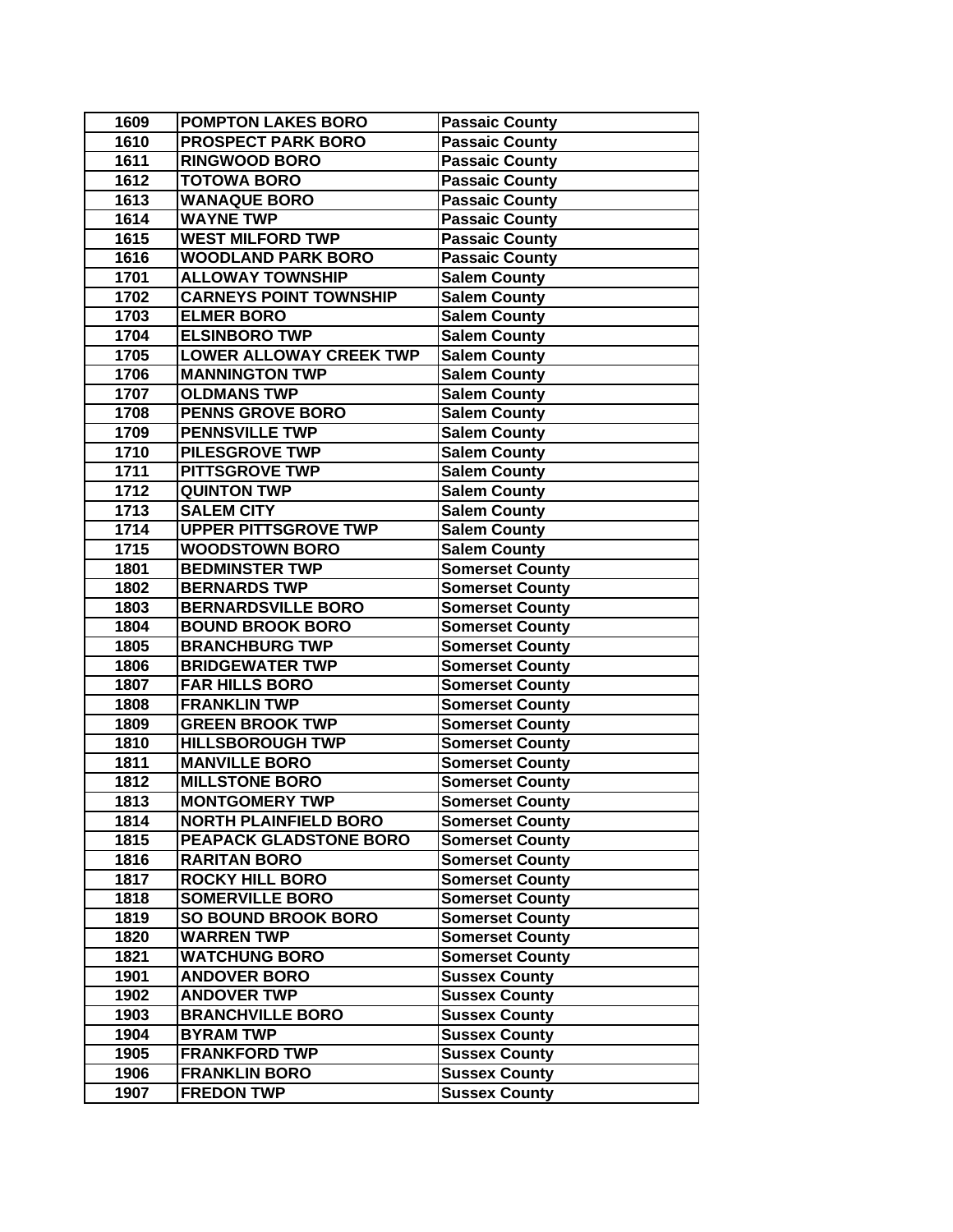| 1908 | <b>GREEN TWP</b>            | <b>Sussex County</b> |
|------|-----------------------------|----------------------|
| 1909 | <b>HAMBURG BORO</b>         | <b>Sussex County</b> |
| 1910 | <b>HAMPTON TWP</b>          | <b>Sussex County</b> |
| 1911 | <b>HARDYSTON TWP</b>        | <b>Sussex County</b> |
| 1912 | <b>HOPATCONG BORO</b>       | <b>Sussex County</b> |
| 1913 | <b>LAFAYETTE TWP</b>        | <b>Sussex County</b> |
| 1914 | <b>MONTAGUE TWP</b>         | <b>Sussex County</b> |
| 1915 | <b>NEWTON TOWN</b>          | <b>Sussex County</b> |
| 1916 | <b>OGDENSBURG BORO</b>      | <b>Sussex County</b> |
| 1917 | <b>SANDYSTON TWP</b>        | <b>Sussex County</b> |
| 1918 | <b>SPARTA TWP</b>           | <b>Sussex County</b> |
| 1919 | <b>STANHOPE BORO</b>        | <b>Sussex County</b> |
| 1920 | <b>STILLWATER TWP</b>       | <b>Sussex County</b> |
| 1921 | <b>SUSSEX BORO</b>          | <b>Sussex County</b> |
| 1922 | <b>VERNON TWP</b>           | <b>Sussex County</b> |
| 1923 | <b>WALPACK TWP</b>          | <b>Sussex County</b> |
| 1924 | <b>WANTAGE TWP</b>          | <b>Sussex County</b> |
| 2001 | <b>BERKELEY HEIGHTS TWP</b> | <b>Union County</b>  |
| 2002 | <b>CLARK TWP</b>            | <b>Union County</b>  |
| 2003 | <b>CRANFORD TWP</b>         | <b>Union County</b>  |
| 2004 | <b>ELIZABETH CITY</b>       | <b>Union County</b>  |
| 2005 | <b>FANWOOD BORO</b>         | <b>Union County</b>  |
| 2006 | <b>GARWOOD BORO</b>         | <b>Union County</b>  |
| 2007 | <b>HILLSIDE TWP</b>         | <b>Union County</b>  |
| 2008 | <b>KENILWORTH BORO</b>      | <b>Union County</b>  |
| 2009 | <b>LINDEN CITY</b>          | <b>Union County</b>  |
| 2010 | <b>MOUNTAINSIDE BORO</b>    | <b>Union County</b>  |
| 2011 | <b>NEW PROVIDENCE BORO</b>  | <b>Union County</b>  |
| 2012 | <b>PLAINFIELD CITY</b>      | <b>Union County</b>  |
| 2013 | <b>RAHWAY CITY</b>          | <b>Union County</b>  |
| 2014 | <b>ROSELLE BORO</b>         | <b>Union County</b>  |
| 2015 | <b>ROSELLE PARK BORO</b>    | <b>Union County</b>  |
| 2016 | <b>SCOTCH PLAINS TWP</b>    | <b>Union County</b>  |
| 2017 | <b>SPRINGFIELD TWP</b>      | <b>Union County</b>  |
| 2018 | <b>SUMMIT CITY</b>          | <b>Union County</b>  |
| 2019 | <b>UNION TWP</b>            | <b>Union County</b>  |
| 2020 | <b>WESTFIELD TOWN</b>       | <b>Union County</b>  |
| 2021 | <b>WINFIELD TWP</b>         | <b>Union County</b>  |
| 2101 | <b>ALLAMUCHY TWP</b>        | <b>Warren County</b> |
| 2102 | <b>ALPHA BORO</b>           | <b>Warren County</b> |
| 2103 | <b>BELVIDERE TOWN</b>       | <b>Warren County</b> |
| 2104 | <b>BLAIRSTOWN TWP</b>       | <b>Warren County</b> |
| 2105 | <b>FRANKLIN TWP</b>         | <b>Warren County</b> |
| 2106 | <b>FRELINGHUYSEN TWP</b>    | <b>Warren County</b> |
| 2107 | <b>GREENWICH TWP</b>        | <b>Warren County</b> |
| 2108 | <b>HACKETTSTOWN TOWN</b>    | <b>Warren County</b> |
| 2109 | <b>HARDWICK TWP</b>         | <b>Warren County</b> |
| 2110 | <b>HARMONY TWP</b>          | <b>Warren County</b> |
| 2111 | <b>HOPE TWP</b>             | <b>Warren County</b> |
| 2112 | <b>INDEPENDENCE TWP</b>     | <b>Warren County</b> |
| 2113 | <b>KNOWLTON TWP</b>         | <b>Warren County</b> |